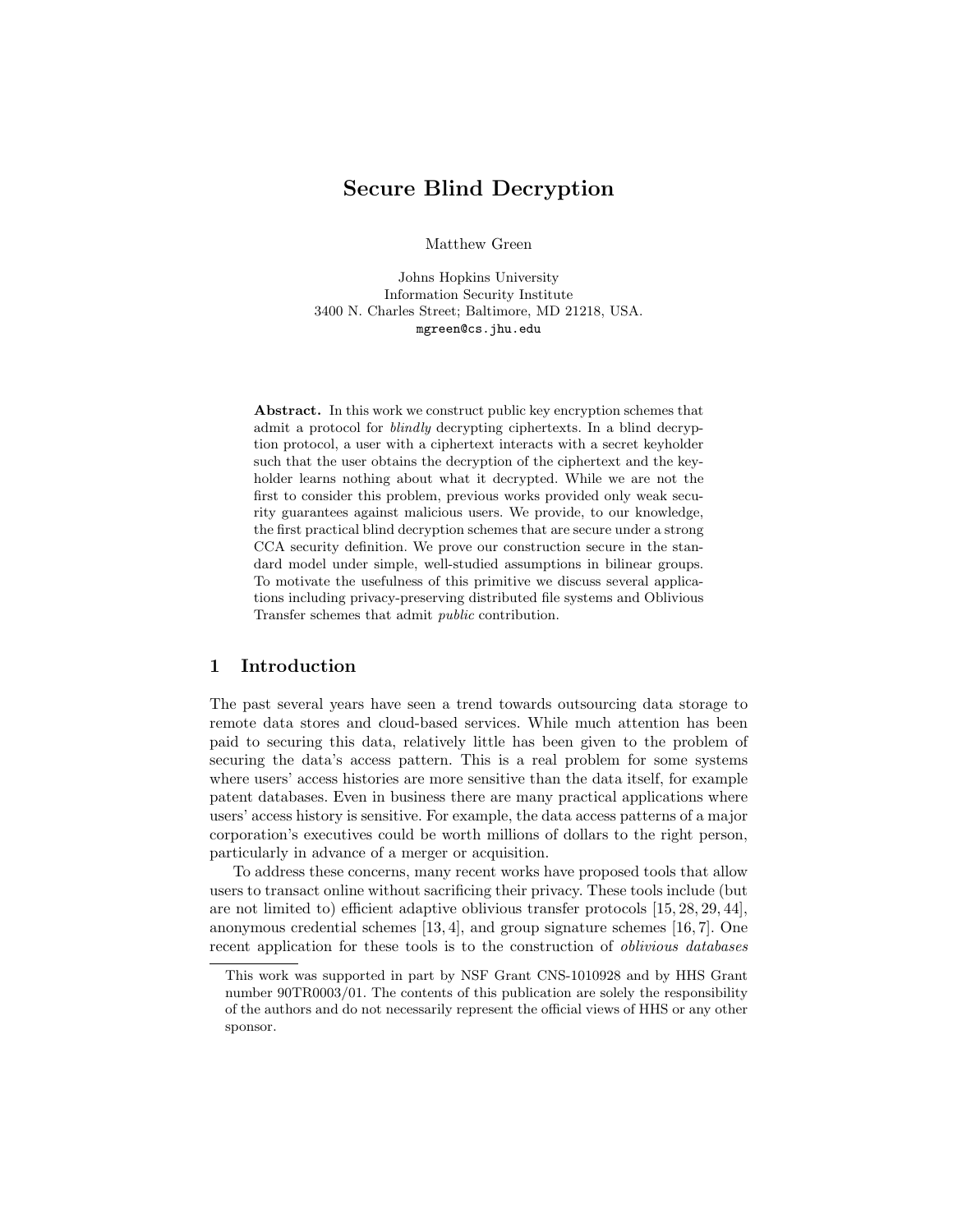that provide strong access control while preventing the operator from learning which records its users access [20, 12]. Despite this progress, there are still many primitives that we do not know how to implement efficiently using the techniques available to us.

Blind Decryption. In this work we consider one such primitive, which we refer to as blind decryption. A blind decryption scheme is a public-key encryption (PKE) scheme that admits an efficient protocol for obliviously decrypting ciphertexts. In this protocol a User who possesses a ciphertext interacts with a Decryptor who holds the necessary secret key. At the conclusion of the protocol, the User obtains the plaintext while the Decryptor learns nothing about what it decrypted. Given that the fundamental purpose of a blind decryption protocol is to decrypt ciphertexts, it seems reasonable to analyze any such protocol with malicious adversaries in mind. Specifically, since such an adversary can implicitly use the blind decryption protocol to decrypt chosen ciphertexts, we will restrict out investigation to secure blind decryption schemes that retain their security even under (adaptive) chosen ciphertext attack.

Blind decryption has many applications to privacy-preserving protocols and systems. For example, blind decryption implies  $k$ -out-of-N oblivious transfer [11], which is important theoretically as well as practically for its applications to the construction of oblivious databases [15, 20, 12]. Moreover, blind decryption has practical applications to distributed cryptographic filesystems and for supporting rapid deletion [43].

We are not the first to consider the problem of constructing blind decryption schemes. The primitive was originally formalized by Sakura and Yamane [45] in the mid-1990s, but folklore solutions are thought to have predated that work by more than a decade. Despite an abundance of research in this area, most proposed constructions are insecure under adaptive chosen ciphertext attack [24, 49, 41, 23, 47, 42]. Several protocols have recently been proposed containing "blind decryption-like" techniques (see e.g., the simulatable oblivious transfer protocols of [15, 29, 44, 30, 33]). However, these protocols use symmetric (or at least, non-public) encryption procedures, and it does not seem easy to adapt them to the public-key model.

Of course, blind decryption is an instance of secure multi-party computation (MPC) and can be achieved by applying general techniques  $(e,q, [50, 26, 34])$ to the decryption algorithm of a CCA-secure PKE scheme. However, the protocols yielded by this approach are likely to be quite inefficient, making them impractical for real-world applications.

Our Contributions. In this paper we present what is, to our knowledge, the first practical blind decryption scheme that is IND-CCA2-secure in the standard model. We prove our scheme secure under reasonable assumptions in bilinear groups. At the cost of introducing an optional Common Reference String, the protocol can be conducted in a single communication round.

To motivate the usefulness of this new primitive we consider several applications. Chief among these is the construction of privacy-preserving encrypted filesystems (and databases), where a central authority manages the decryption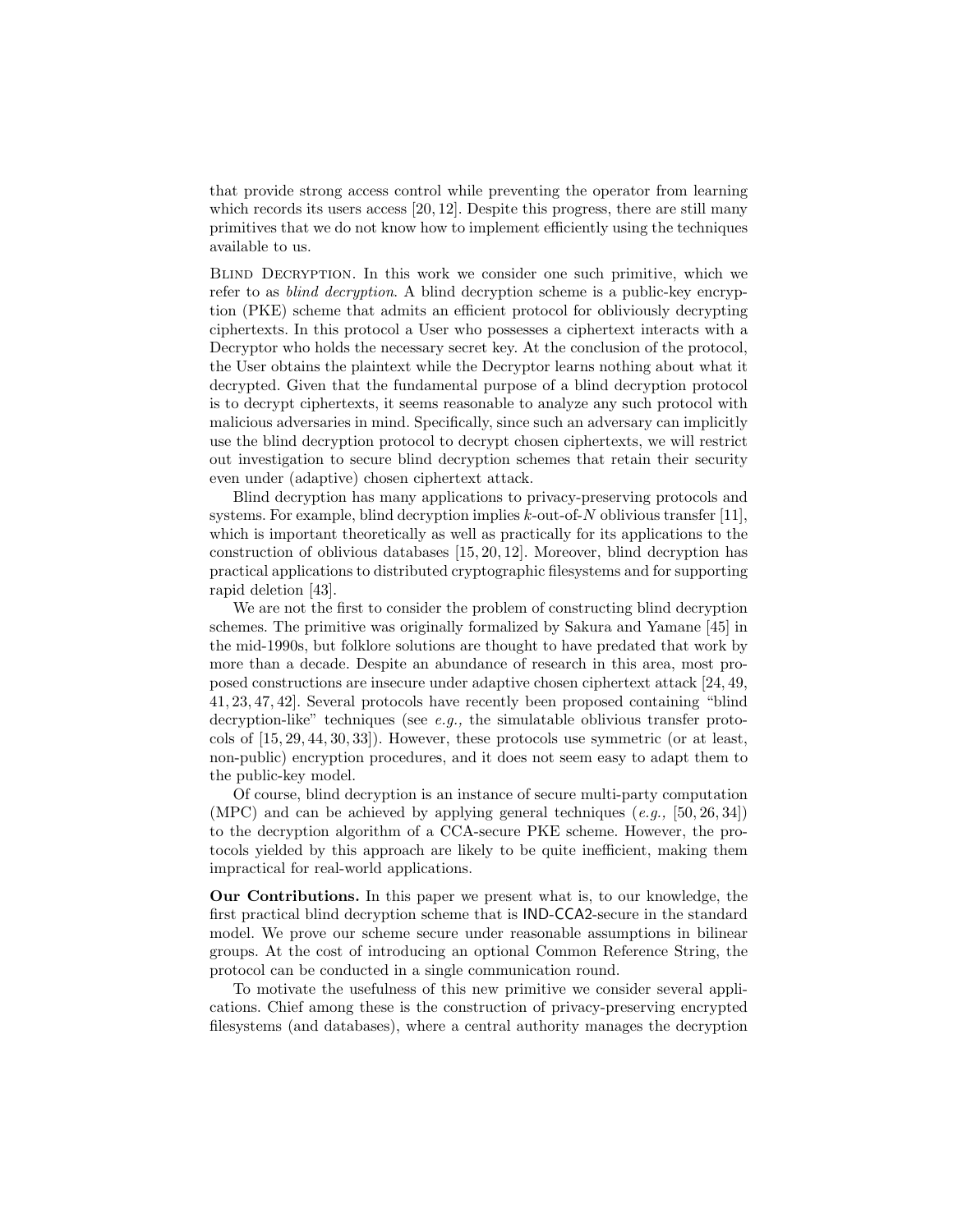of many ciphertexts without learning users' access patterns. This is important in situations where the access pattern might leak critical information about the information being accessed. Unlike previous attempts to solve this problem [15,  $20, 12$ , our encryption algorithm is *public, i.e.*, users can encrypt new messages offline without assistance from a trusted party. By combining blind decryption with the new oblivious access control techiques of [20, 12] (which use anonymous credentials to enforce complex access control policies) we can achieve strong proactive access control without sacrificing privacy.

Of potential theoretical interest, blind decryption can be used as a building block in constructing adaptive  $k$ -out-of-N Oblivious Transfer protocols [15, 29, 44, 30, 33, 37]. In fact, it is possible to achieve a multi-party primitive that is more flexible than traditional OT, in that any party can commit messages to the message database (rather than just the Sender). We refer to this enhanced primitive as Oblivious Transfer with Public Contribution (OTPC). We discuss these applications in Section 5.

#### 1.1 Related Work

The first blind decryption protocol is generally attributed Chaum [19], who proposed a technique for blinding an RSA ciphertext in order to obtain its decryption  $c<sup>d</sup>$  mod N. Since traditional RSA ciphertexts are malleable and hence vulnerable to chosen ciphertext attack, this approach does not lead to a secure blind decryption scheme. Furthermore, standard encryption padding techniques [5] do not seem helpful.

Subsequent works [45, 24, 49] adapted Chaum's approach to other CPAsecure cryptosystems such as Elgamal. These constructions were employed within various protocols, including a 1-out-of-N Oblivious Transfer scheme due to Dodis et al. [24]. Unfortunately, since the cryptosystems underlying these protocols are not CCA-secure, security analyses of those protocols frequently required strong assumptions such as honest-but-curious adversaries.<sup>1</sup> Mambo, Sakurai and Okamoto [41] proposed to address chosen ciphertext attacks by signing the ciphertexts to prevent an adversary from mauling them. Their transformable signature could be blinded in tandem with the ciphertext. The trouble with this approach and other related approaches [15, 29, 30, 33, 44] is that the encryption scheme is no longer a PKE, since encryption now requires a knowledge of a secret signing key (furthermore, these transformable signatures were successfully cryptanalyzed [23]). Schnorr and Jakobsson [47] proposed a scheme secure under the weaker one-more decryption attack and used this to construct a PIR protocol. Unfortunately, their protocol is secure only for random messages, and furthermore cannot be extended to construct stronger primitives such as simulatable OT [15].

Recently, Green and Hohenberger [28] proposed a technique for blindly extracting decryption keys in an Identity-Based Encryption scheme. Subsequently,

<sup>&</sup>lt;sup>1</sup> For example, Dodis *et al.* [24] analyzed their 1-out-of-N oblivious transfer construction in the honest-but-curious model.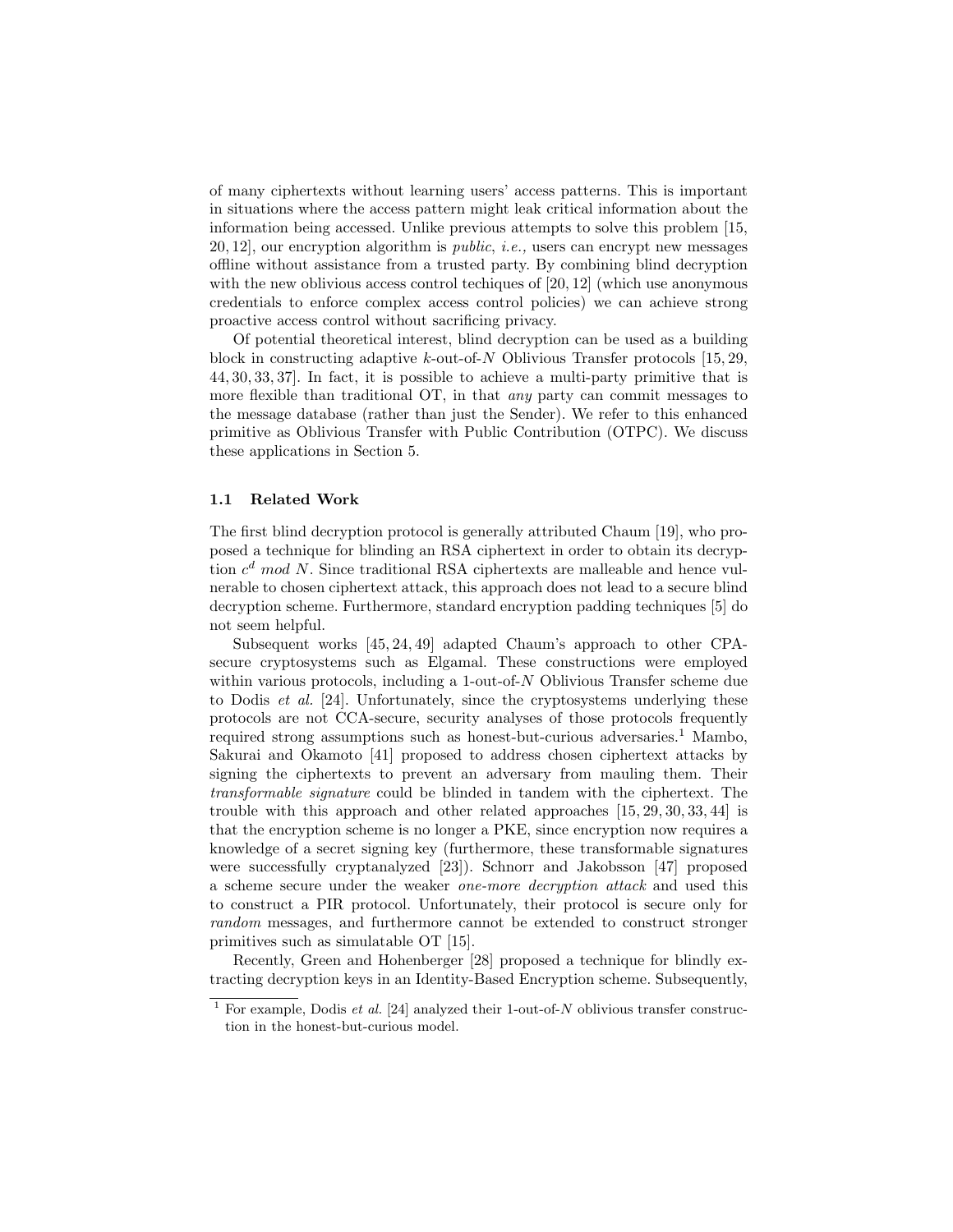Ogata and Le Trieu [42] used this tool to obtain a weak blind decryption scheme (by encrypting ciphertexts under a random identity, then blindly extracting the appropriate secret key). The resulting protocol is efficient, but the ciphertexts are malleable and thus vulnerable to adaptive chosen ciphertext attack.

### 1.2 Intuition

Ideally the development of a blind decryption scheme would begin with an existing CCA-secure PKE, and would only require us to develop an efficient twoparty protocol for computing the decryption algorithm. Indeed, the literature provides us with many candidate PKE constructions that can be so adapted if we are willing to accept the costs associated with general multi-party computation techniques [50, 26, 34].

However, in this work we are interested in protocols that are both secure and practical. This rules out inefficient gate-by-gate decryption protocols, limiting us to a relatively small collection of techniques that can be used to build efficient protocols. This toolbox includes primitives such as homomorphic commitment schemes, which we might combine with zero knowledge proofs for statements involving algebraic relations among cyclic group elements, e.g., [46, 31]. While these techniques have been deployed successfully to construct other privacypreserving protocols, there are strict limitations on what they can accomplish.

To illustrate this point, let us review several of the most popular encryption techniques in the literature. Random oracle paradigms such as OAEP [5] and Fujisaki-Okamoto [25] seem fundamentally difficult to adapt, since these approaches require the decryptor to evaluate an ideal hash function on a partiallydecrypted value *prior* to outputting a result. Even the more efficient standardmodel CCA-secure paradigms such as Cramer-Shoup [22] and recent bilinear constructions  $(e.g., [8, 10, 35])$  require components that we cannot efficiently adapt. For example, when implemented in a group  $\mathbb G$  of order p, the Cramer-Shoup scheme assumes a collision-resistant mapping  $H : \mathbb{G} \times \mathbb{G} \times \mathbb{G} \to \mathbb{Z}_n$ . We know of no efficient two-party technique for evaluating such a function.<sup>2</sup>

Our approach. Rather than adapt an existing scheme, we set out to design a new one. Our approach is based on the TBE-to-PKE paradigm proposed independently by Canetti *et al.* [18] and MacKenzie *et al.* [40]. This technique converts a Tag-Based Encryption (TBE) scheme into a CCA-secure public PKE with the assistance of a strongly unforgeable one-time signature (OTS). In this generic transform, encryption is conducted by first generating a keypair  $(vk, sk)$  for the OTS, encrypting the message using the TBE with  $vk$  as the tag, then signing the resulting ciphertext with sk. Intuitively the presence of the signature (which is verified at decryption time) prevents an adversary from mauling the ciphertext.

To blindly decrypt such a ciphertext, we propose the following approach: the User first commits to the ciphertext and  $vk$  using a homomorphic commitment or encryption scheme. She then efficiently proves knowledge of the associ-

<sup>2</sup> Conceivably it might be possible to develop one, however it might be tied to the specific construction of G and thus be be quite inflexible.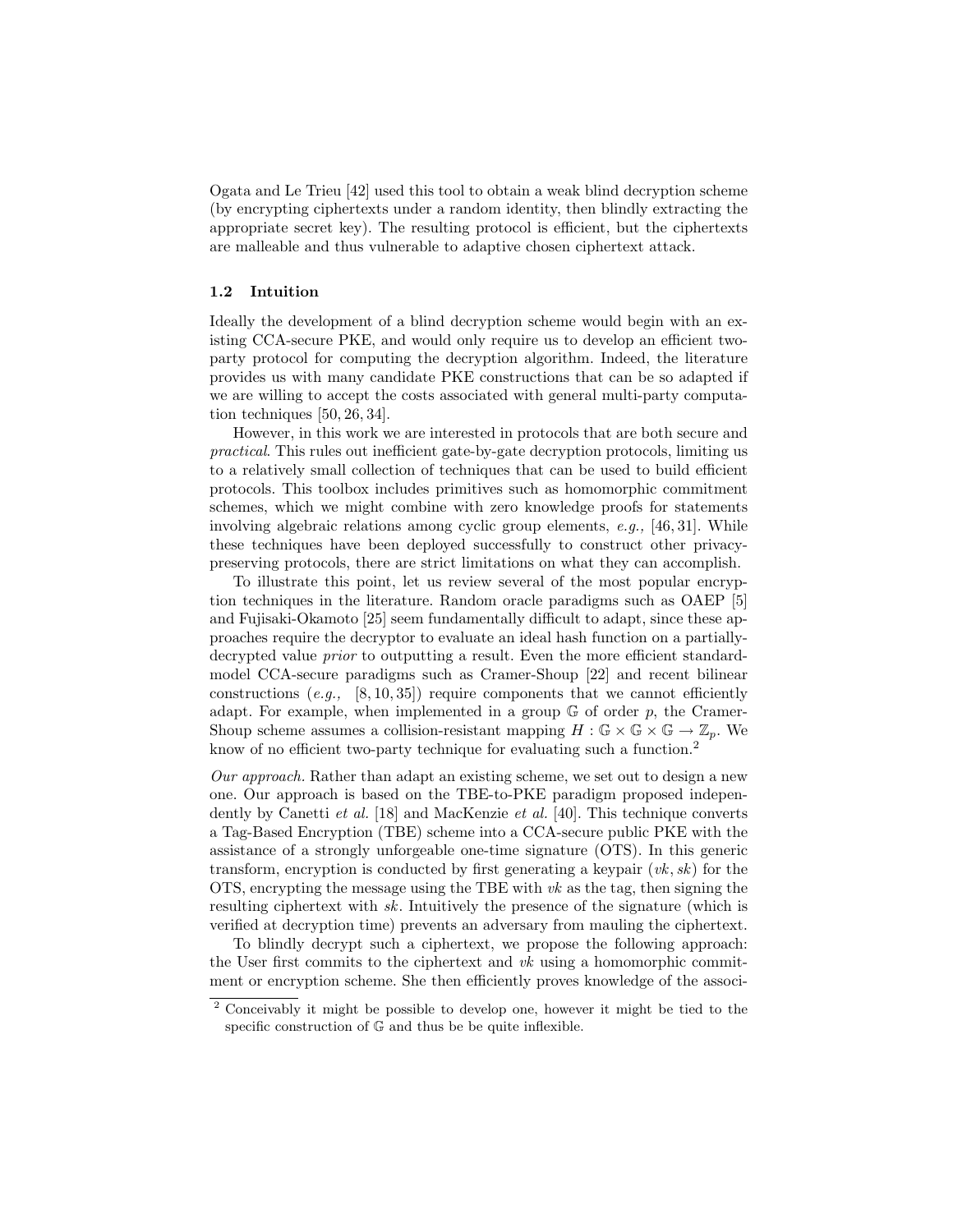ated signature for these committed values. If this proof verifies, the Decryptor may then apply the TBE decryption algorithm to the (homomorphically) committed ciphertext, secure in the knowledge that the commitment contains an appropriately-distributed value. Finally, the result can be opened by the User.

For this protocol to be efficient, we must choose our underlying primitives with care. Specifically, we must ensure that (1) the OTS verification key maps to the tag-space of the TBE, (2) and the TBE ciphertext maps to the message space of the OTS. Of course, the easiest way to achieve these goals is to use an OTS that directly signs the TBE ciphertext space, with a TBE whose tag-space includes the OTS verification keyspace. These primitives must admit efficient protocols for the operations we will conduct with them. Finally, we would like to avoid relying on complex or novel complexity assumptions in order to achieve these goals.

Our proposed construction is based on a variant of Cramer-Shoup that was adapted by Shacham [48] for security in bilinear groups. We first modify Shacham's construction into a TBE with the following ciphertext structure. Let  $\alpha \in \mathbb{Z}_p^*$  be an arbitrary ciphertext tag and  $m \in \mathbb{G}$  a message to be encrypted. Given a public key  $g, g_1, g_2, g_3, h_1, h_2, c_1, c_2, d_1, d_2 \in \mathbb{G}$  an encryptor selects random elements  $r_1, r_2 \in \mathbb{Z}_p^*$  and outputs the ciphertext:

$$
(u_1,u_2,u_3,e,v,vk)=(g_1^{r_1},g_2^{r_2},g_3^{r_1+r_2},m\cdot h_1^{r_1}h_2^{r_2}, (c_1d_1^\alpha)^{r_1}\cdot (c_2d_2^\alpha)^{r_2},g^\alpha)
$$

An important feature of this construction is that the decryptor does not need to know the tag value  $\alpha$ <sup>3</sup> Therefore, in constructing our PKE we can "dual-purpose"  $\alpha$  as both the ciphertext tag and as the secret key of a onetime signature (OTS) scheme. Specifically, our encryption process will select a random  $\alpha$ , encrypt the message using the TBE with  $\alpha$  as the tag, and finally sign the resulting elements  $(u_1, u_2, u_3, e, v)$  under  $\alpha$ . The resulting ciphertext contains  $(u_1, u_2, u_3, e, v, vk)$  along with the signature on those values.

The remaining challenge is therefore to construct an efficient OTS that can sign multiple bilinear group elements, yet admits an efficient proof-of-knowledge for a signature on committed elements. To address this we propose a new multiblock one-time "F-signature" that we believe may be of independent interest.<sup>4</sup> Interestingly, our signing algorithm does not actually operate on elements of  $\mathbb{G}$ , but rather signs message vectors of the form  $(m_1, \ldots, m_n) \in \mathbb{Z}_p^{*n}$  (for some arbitrary vector length  $n$ ). Once a message is signed, however, the signature can

<sup>&</sup>lt;sup>3</sup> This differs from many other candidate TBE and IBE schemes, e.g., Boneh and Boyen's IBE [6] and Kiltz's TBE [35] where the tag/identity is an element of  $\mathbb{Z}_p^*$ and must be provided at decryption time (or in the case of IBE, when a secret key is extracted). This requirement stems from the nature of those schemes' security proofs.

 $4 \frac{1}{F}$ -signature is a contraction of F-unforgeable signature, which is a concept proposed by Belinkiy et al. [4], and later developed by Green and Hohenberger [30]. In this paradigm, the signing algorithm operates on a message  $m$ , but there exists a signature verification algorithm that can operate given only  $F(m)$  for some one-way function F.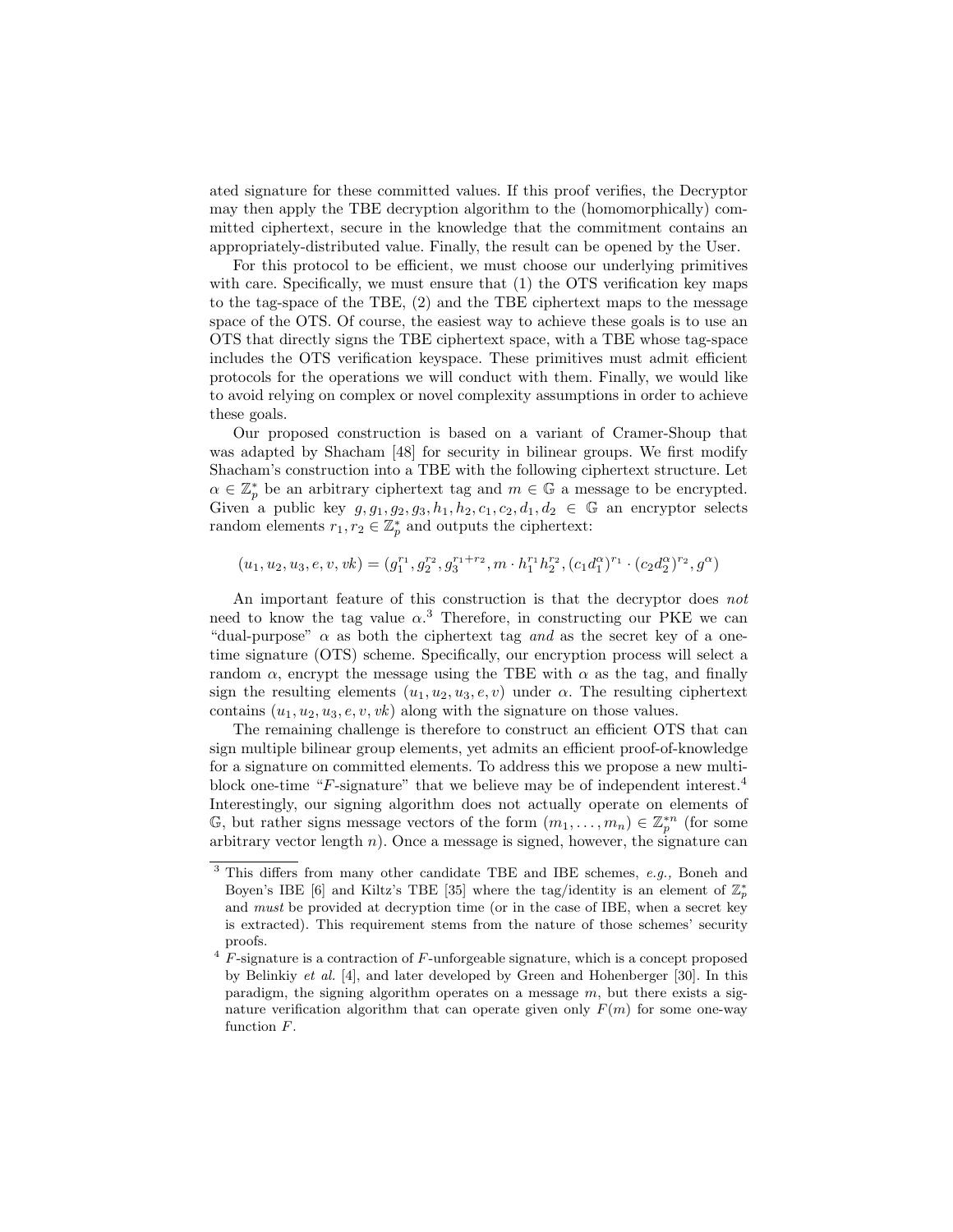be verified given the tuple  $(g^{m_1}, \ldots, g^{m_n}) \in \mathbb{G}^n$ , rather than the original message vector. Strictly speaking, this construction does not meet our requirements—an encryptor won't always know the discrete logarithm base g of  $(u_1, u_2, u_3, e, v)$ . Our key insight is to show that encryptors can produce an identically distributed "workalike" signature even when the discrete logarithms are not known. We prove that, in the context of our encryption scheme, no adversary can forge these workalike signatures. Our signature construction is presented independently in Appendix 2.4.

## 2 Technical Preliminaries

#### 2.1 Bilinear Groups and Cryptographic Assumptions

Let  $\lambda$  be a security parameter. We define BMsetup as an algorithm that, on input 1<sup> $\lambda$ </sup>, outputs the parameters for a bilinear mapping as  $\gamma = (p, \mathbb{G}, \mathbb{G}_T, e, g \in \mathbb{G})$ , where g generates G, the groups G,  $\mathbb{G}_T$  each have prime order p, and  $e : \mathbb{G} \times \mathbb{G} \to$  $\mathbb{G}_T$ . For  $\langle g \rangle = \langle h \rangle = \mathbb{G}$  the efficiently-computable mapping e must be both nondegenerate  $(\langle e(g, h) \rangle = \mathbb{G}_T)$  and bilinear (for  $a, b \in \mathbb{Z}_p^*$ ,  $e(g^a, h^b) = e(g, h)^{ab}$ ).

The Decision Linear Assumption (DLIN) [7]. Let G be a group of prime order  $p \in \Theta(2^{\lambda})$ . For all p.p.t. adversaries A, the following probability is  $1/2$ plus an amount negligible in  $\lambda$ : Pr[f, g, h, z<sub>0</sub>  $\stackrel{R}{\leftarrow} \mathbb{G}$ ; a, b  $\stackrel{R}{\leftarrow} \mathbb{Z}_p^*$ ;  $z_1 \leftarrow h^{a+b}$ ; d  $\stackrel{R}{\leftarrow}$  $\{0,1\}; d' \leftarrow \mathcal{A}(f, g, h, f^a, g^b, z_d) : d = d']$ .

The Flexible Diffie-Hellman Assumption (FDH) [36, 30]. Let G be a group of prime order  $p \in \Theta(2^{\lambda})$ . For all p.p.t. adversaries A, the following probability is negligible in  $\lambda$ : Pr[ $g, g^a, g^b$ ;  $a, b \stackrel{R}{\leftarrow} \mathbb{Z}_p^*$ ;  $(w, w') \leftarrow \mathcal{A}(g, g^a, g^b) : w \neq 1 \wedge w' = w^{ab}$ ].

This assumption was previously described as the 2-out-of-3 CDH assumption by Kunz-Jacques and Pointcheval [36]. We adopt the name Flexible Diffie-Hellman for consistency with recent work [39, 30]. To instill confidence in this assumption, Green and Hohenberger [30] showed that a solver for the Flexible Diffie-Hellman problem implies a solver for a related decisional problem, the Decisional 3-Party Diffie-Hellman assumption (3DDH) which has been used several times in the literature [38, 9, 32, 30].

#### 2.2 Proofs of Knowledge

We use several standard results for proving statements about the satisfiability of one or more pairing-product equations. For variables  $\{\mathcal{X}\}_{1...n} \in \mathbb{G}$  and constants  $\{\mathcal{A}\}_{1...n} \in \mathbb{G}, a_{i,j} \in \mathbb{Z}_p^*$ , and  $t_T \in \mathbb{G}_T$ , these equations have the form:

$$
\prod_{i=1}^{n} e(\mathcal{A}_i, \mathcal{X}_i) \prod_{i=1}^{n} \prod_{j=1}^{n} e(\mathcal{X}_i, \mathcal{X}_j)^{a_{i,j}} = t_T
$$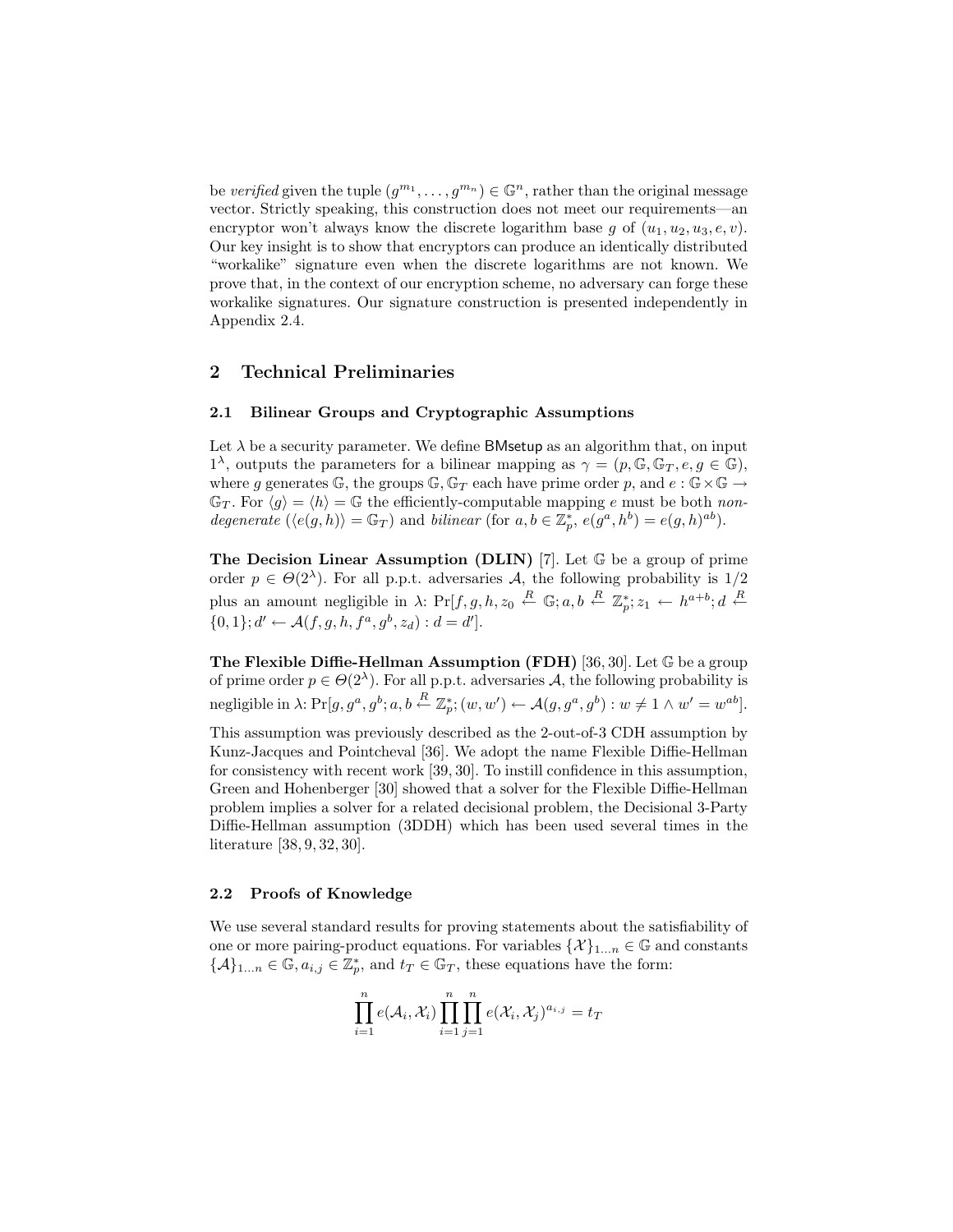The proof-of-knowledge protocols in this work can be instantiated using one of two approaches. The first approach is to use the interactive zero-knowledge proof technique of Schnorr [46], with extensions due to  $e.g.,$  [21, 14, 17, 2, 15]. Note that this may require that the proofs be executed sequentially (indeed, this requirement is explicit in our security definitions). For details, see the work of Adida *et al.* [2], which provides a taxonomy of interactive proof techniques for pairing-based statements.

Alternatively, the proofs can be instantiated using the Groth-Sahai proof system [31] which permits efficient non-interactive proofs of the satisfiability of multiple pairing product equations. In the general case these proofs are witness indistinguishable. However a subset of special cases (including where  $t_T = 1$ ) may be conducted in zero-knowledge.<sup>5</sup> The Groth-Sahai system can be instantiated under the Decision Linear assumption in the Common Reference String model.

We refer the reader to the cited works for formal security definitions of ZK and WI proof systems. In our security analysis we will assume some generic instantiation  $\Pi_{ZK}$  that is secure under the Decision Linear assumption in G. Either of the techniques mentioned above can satisfy this requirement. When referring to WI and ZK proofs we will use the notation of Camenisch and Stadler [16]. For instance, WIPoK $\{(g, h) : e(g, h) = T \land e(g, v) = 1\}$  denotes a witness indistinguishable proof of knowledge of elements g and h that satisfy both  $e(q, h) = T$ and  $e(g, v) = 1$ . All values not in enclosed in ()'s are assumed to be known to the verifier.

#### 2.3 Linear Encryption

Our blind decryption protocol employs a multiplicatively homomorphic scheme that encrypts elements of G. We instantiate this scheme with the Linear Encryption scheme of Boneh, Boyen and Shacham [7] which is semantically secure under the Decision Linear assumption. Ciphertexts in this scheme have the form  $(c_1, c_2, c_3) \in \mathbb{G}^3$ , and the homomorphic operation is simple pairwise multiplication. Exponentiation by a scalar z can be performed as  $c_1^z, c_2^z, c_3^z$ . To re-randomize a ciphertext one multiplies it by  $LEEnc(pk, 1)$ . Our protocols also require an efficient ZK proof-of-knowledge of the plaintext  $m$  underlying a ciphertext  $C$ , which we denote by  $\mathsf{ZKPoK}\{(m): C \in \mathsf{LE}.\mathsf{Enc}(pk, m)\}.$  We refer the reader to the full version [27] for formal algorithm descriptions.

#### 2.4 A One-Time F-Signature on Multiblock Messages

Our constructions require a strongly unforgeable one-time  $F$ -signature scheme that signs messages of the form  $(m_1, \ldots, m_N) \in \mathbb{Z}_p^{*n}$  (for arbitrary values of n), but can verify signatures given only a function of the messages, specifically,

<sup>&</sup>lt;sup>5</sup> In many cases it is easy to re-write pairing products equation as a composition of multiple distinct equations having  $t_T = 1$  (see [31]). Although we do not explicitly perform this translation in our protocols, we note that it can be applied to all of the ZKPoKs used in our constructions.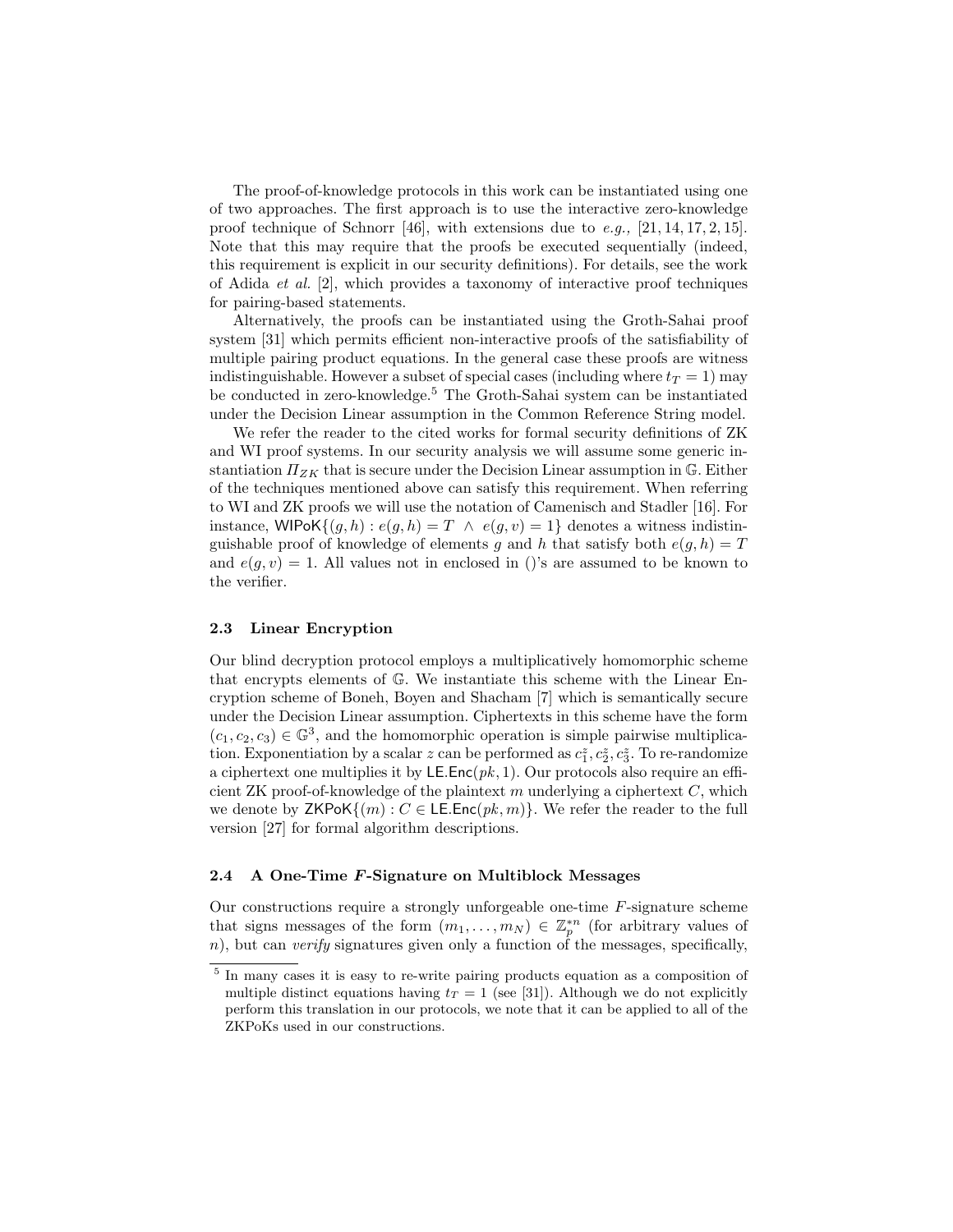$(g_1^{m_1},\ldots,g_n^{m_n})\in\mathbb{G}^n$  for fixed  $g_1,\ldots,g_n\in\mathbb{G}$ . Note that  $g_1,\ldots,g_n$  need not be distinct.

To construct FS, we adapt a weakly-unforgeable signature due to Green and Hohenberger [30] to admit multi-block messages, while simplifying the scheme into a one-time signature. The latter modification has the incidental effect of strengthening the signature to be strongly unforgeable. Let us now describe FS:

- **FS.KG.** On input group parameters  $\gamma$ , a vector length n, select  $g$ ,  $g_1$ , ...,  $g_n$ ,  $v, d, u_1, \ldots, u_n \stackrel{R}{\leftarrow} \mathbb{G}$  and  $a \stackrel{R}{\leftarrow} \mathbb{Z}_p^*$ . Output  $vk = (\gamma, g, g^a, v, d, g_1, \ldots, g_n,$  $u_1, \ldots, u_n, n$  and  $sk = (vk, a)$ .
- **FS.Sign.** Given sk and a message vector  $(m_1, ..., m_n) \in \mathbb{Z}_p^{*n}$ , first select  $r \stackrel{R}{\leftarrow} \mathbb{Z}_p^*$  and output the signature  $\sigma = ((\prod_{i=1}^n u_i^{m_i} \cdot v^r d)^a, g_1^{a m_1}, ..., g_n^{a m_n}, u_1^{m_1},$  $\ldots, u_n^{m_n}, r$ .
- FS. Verify. Given  $pk$ ,  $(g_1^{m_1}, \ldots, g_n^{m_n})$ , parse  $\sigma = (\sigma_1, e_1, \ldots, e_n, f_1, \ldots, f_n, r)$ , output 1 if the following check holds:  $e(\sigma_1, g) = e(\prod_{i=1}^n f_i \cdot v^r d, g^a)$  ${e(g_i^{m_i}, g^a) = e(e_i, g) \land e(g_i^{m_i}, u_i) = e(g_i, f_i)}_{i \in [1, n]}.$

Note that verification is a pairing product equation. Thus we can efficiently prove knowledge of a signature using the techniques described in Section 2.2. We denote such a proof by e.g.,  $\text{WIPoK}\{(\sigma) : \text{Verify}(vk, (g^{m_1}, \ldots, g^{m_n}), \sigma) = 1\}.$ Note that vk or the messages may reside within a commitment. In the full version of this paper [27] we provide details on these proofs of knowledge, as well as definitions of security and a proof that  $FS$  is strongly unforgeable under the Flexible Diffie-Hellman assumption.

Workalike signatures. Our blind decryption constructions make use of the "workalike" algorithms (WAKG, WASign). While the public outputs of these algorithms are identically distributed those of KG and Sign, the WASign algorithm operates on messages of the form  $(g_1, \ldots, g_n) \in \mathbb{G}^n$ . We stress that (WAKG, WASign, Verify) is not a secure signature scheme on arbitrary group elements, but can be used securely under the special conditions of our constructions..

- **FS.WAKG.** Select  $x_1, \ldots, x_n \stackrel{R}{\leftarrow} \mathbb{Z}_p^*$  and set  $(u_1, \ldots, u_n) = (g^{x_1}, \ldots, g^{x_n})$ . Compute the remaining elements as in KG and set  $sk = (vk, a, x_1, \ldots, x_n)$ .
- **FS.WASign.** Given a message vector  $(h_1, \ldots, h_n) \in \mathbb{G}^n$ , first select  $r \stackrel{R}{\leftarrow} \mathbb{Z}_p^*$  and output the signature  $\sigma = ((\prod_{i=1}^n h_i^{x_i} \cdot v^r d)^a, h_1^a, \ldots, h_n^a, h_1^{x_1}, \ldots, h_n^{x_n}, r)$ .

### 3 Definitions

**Notation:** Let  $M$  be the message space and  $C$  be the ciphertext space. We write  $P(A(a), B(b)) \rightarrow (c, d)$  to indicate the protocol P is between parties A and B, where a is  $\mathcal{A}$ 's input, c is  $\mathcal{A}$ 's output, b is  $\mathcal{B}$ 's input and d is  $\mathcal{B}$ 's output. We will define  $\nu(\cdot)$  as a negligible function.

Definition 1 (Blind Decryption Scheme). A public-key blind decryption scheme consists of a tuple of algorithms (KG, Enc, Dec) and a protocol BlindDec.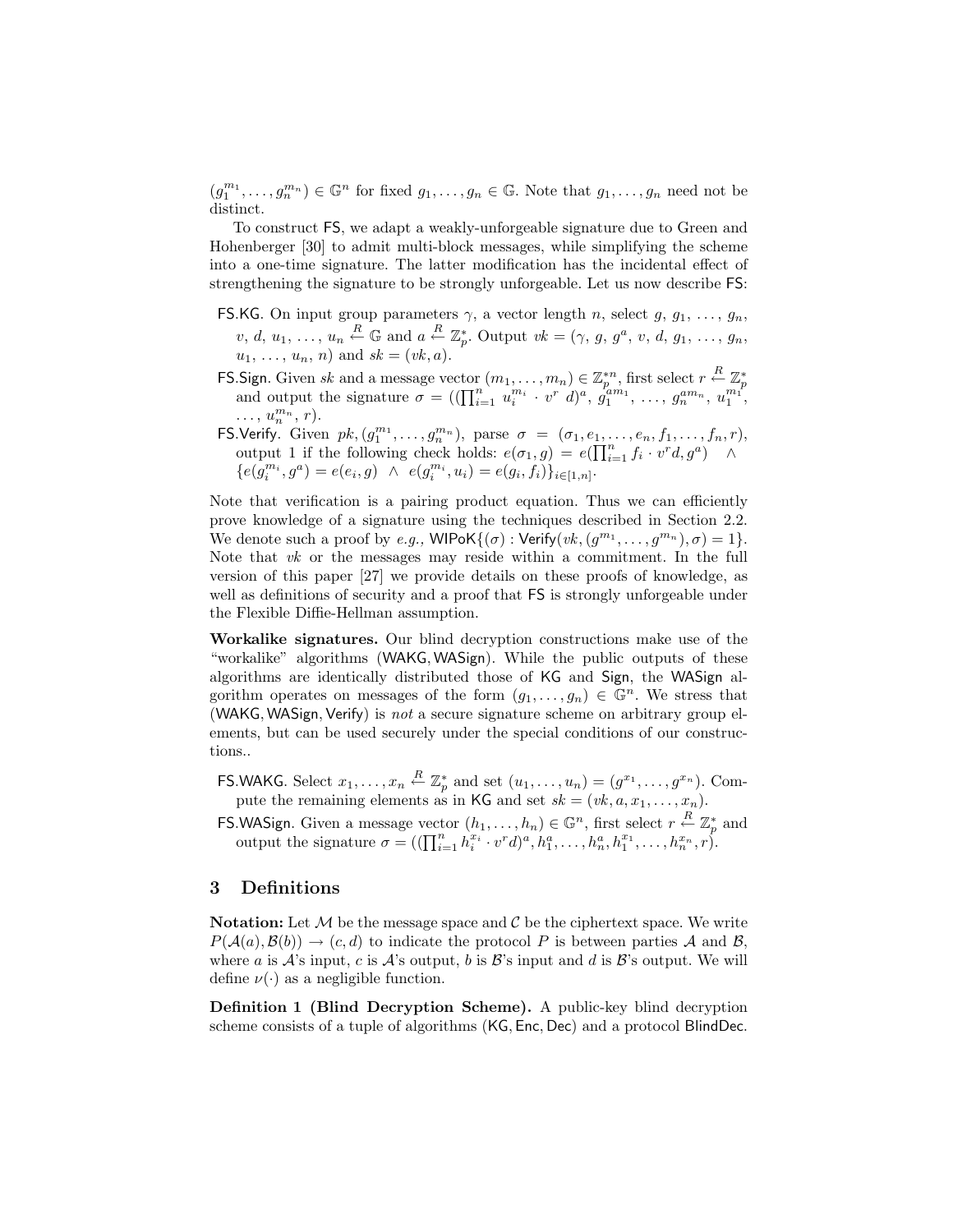KG( $1^{\lambda}$ ). On input a security parameter  $\lambda$ , the key generation algorithm KG outputs a public key  $pk$  and a secret key  $sk$ .

 $Enc(pk, m)$ . On input a public key pk and a message m, Enc outputs a ciphertext C.

 $Dec(pk, sk, C)$ . On input pk, sk and a ciphertext C, Dec outputs a message m or the error symbol ⊥.

The two-party protocol BlindDec is conducted between a user  $U$  and a decryptor  $\mathcal{D}$ :

 $B$ lindDec({ $\mathcal{U}(pk, C)$ }, { $\mathcal{D}(pk, sk)$ })  $\rightarrow$  (*m*, nothing). On input pk and a ciphertext C, an honest user U outputs the decryption m or the error symbol  $\bot$ . The decryptor  $D$  outputs nothing or an error message.

We now present the standard definition of adaptive chosen ciphertext security for public key encryption.

**Definition 2** (IND-CCA2). A public key encryption scheme  $\Pi = (KG, Enc, Dec)$ is IND-CCA2 secure if every p.p.t. adversary  $\mathcal{A} = (\mathcal{A}_1, \mathcal{A}_2)$  has advantage  $\leq \nu(\lambda)$ in the following experiment.

$$
IND-CCA2(\Pi, \mathcal{A}, \lambda)
$$
  
\n
$$
(pk, sk) \leftarrow KG(1^{\lambda})
$$
  
\n
$$
(m_0, m_1, z) \leftarrow \mathcal{A}_1^{O_{dec}(pk, sk, \cdot)}(pk) \text{ s.t. } m_0, m_1 \in \mathcal{M}
$$
  
\n
$$
b \leftarrow \{0, 1\}; c^* \leftarrow \text{Enc}(pk, m_b)
$$
  
\n
$$
b' \leftarrow \mathcal{A}_2^{O'_{dec}(pk, sk, \cdot)}(c^*, z)
$$
  
\nOutput  $b'$ 

Where  $\mathcal{O}_{dec}$  is an oracle that, on input a ciphertext c, returns  $\mathsf{Dec}(pk, sk, c)$ and  $\mathcal{O}_{dec}$  operates identically but returns  $\perp$  whenever  $c = c^*$ . We define  $\mathcal{A}$ 's advantage in the above game by:

$$
|\mathbf{Pr}\left[\,b = b'\,\right] - 1/2|
$$

Additional security properties. A secure blind decryption scheme must possess the additional properties of leak-freeness and blindness. Intuitively, leakfreeness [28] ensures that an adversarial User gains no more information from the blind decryption protocol than she would from access to a standard decryption oracle. Blindness prevents a malicious Decryptor from learning which ciphertext a User is attempting to decrypt. Let us now formally state these properties.

Definition 3 (Leak-Freeness [28]). A protocol BlindDec associated with a PKE scheme  $\Pi = (KG, Enc, Dec)$  is *leak free* if for all p.p.t. adversaries A, there exists an efficient simulator S such that for every value  $\lambda$ , no p.p.t. distinguisher D can distinguish the output of Game Real from Game Ideal with non-negligible advantage: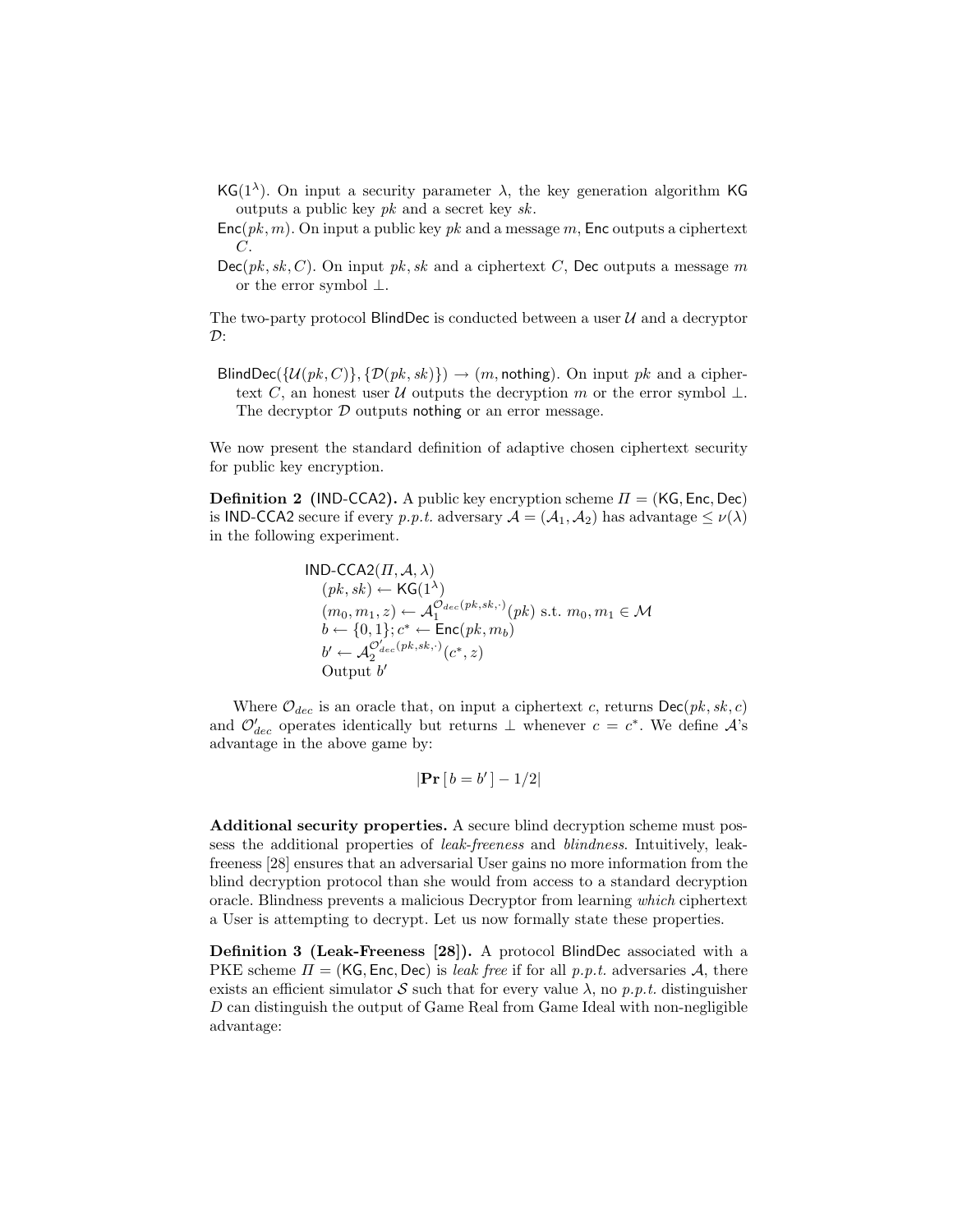**Game Real:** Run  $(pk, sk) \leftarrow {\sf KG}(1^{\lambda})$  and publish pk. As many times as D wants,  $A$  chooses a ciphertext  $C$  and atomically executes the BlindDec protocol with D:

BlindDec( $\{U(pk, C)\}, \{D(pk, sk)\}\$ ). A's output (which is the output of the game) includes the list of ciphertexts and decrypted plaintexts.

**Game Ideal:** A trusted party runs  $(pk, sk) \leftarrow {\sf KG}(1^{\lambda})$  and publishes pk. As many times as  $D$  wants,  $S$  chooses a ciphertext  $C$  and queries the trusted party to obtain the output of  $\mathsf{Dec}(pk, sk, C)$ , if  $C \in \mathcal{C}$  and  $\perp$  otherwise.  $\mathcal{S}'s$ output (which is the output of the game) includes the list of ciphertexts and decrypted plaintexts.

In the games above, BlindDec and Dec are treated as atomic operations. Hence D and  $A$  (or  $S$ ) may communicate at any time except during the execution of those protocols. Additionally, while we do not explicitly specify that auxiliary information is given to the parties, this information must be provided in order to achieve a sequential composition property.

**Definition 4 (Ciphertext Blindness).** Let  $\mathcal{O}_\mathcal{U}(pk, C)$  be an oracle that, on input a public key and ciphertext, initiates the User's portion of the BlindDec protocol, interacting with an adversary. A protocol BlindDec( $\mathcal{U}(\cdot, \cdot)$   $\mathcal{A}(\cdot, \cdot)$ ) is Blind secure if every p.p.t. adversary  $\mathcal{A} = (\mathcal{A}_1, \mathcal{A}_2)$  has advantage  $\leq \nu(\lambda)$  in the following game.

> Blind(BlindDec,  $A, \lambda$ )  $(pk, C_0, C_1, z) \leftarrow \mathcal{A}_1(1^{\lambda})$  $b \leftarrow \{0,1\}; b' \leftarrow \mathcal{A}_2^{\mathcal{O}_\mathcal{U}(pk, C_b), \mathcal{O}_\mathcal{U}(pk, C_{b-1})}(z)$

We define  $\mathcal{A}$ 's advantage in the above game as:  $|\Pr[b' = b] - 1/2|$ . Note that a stronger notion of blindness is selective-failure blindness, which was proposed by Camenisch et al. [15]. While our constructions do not natively achieve this definition, in section 4.1 we discuss techniques for achieving this stronger definition.

Definition 5 (CCA2-secure Blind Decryption). A blind decryption scheme  $\Pi = (K\mathsf{G}, \mathsf{Enc}, \mathsf{Dec}, \mathsf{BlindDec})$  is IND-CCA2-secure if and only if: (1) (KG, Enc, Dec) is IND-CCA2-secure, (2) BlindDec is leak free, and (3) BlindDec possesses the property of ciphertext blindness.

## 4 Constructions

We now present a blind decryption scheme BCS that is secure under the Decision Linear and Flexible Diffie-Hellman assumptions. BCS is based on a variant of Cramer-Shoup that was proposed by Shacham [48], with significant extensions to permit blind decryption.

The core algorithms. We now describe the algorithms (KG, Enc, Dec), which are responsible for key generation, encryption and decryption respectively. BCS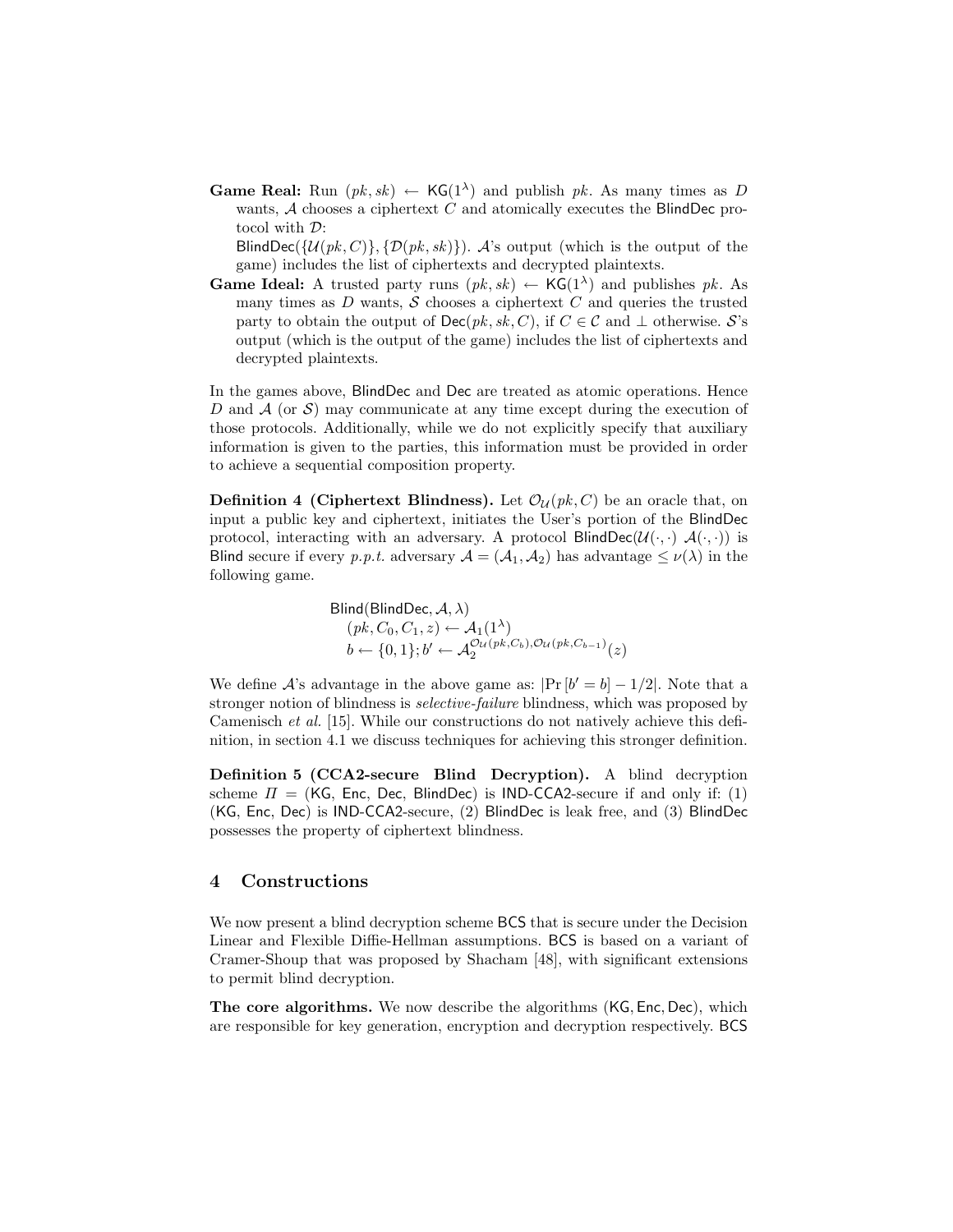encrypts elements of G, which may necessitate an encoding scheme from other message spaces (see  $e.g., [3]$ ).

BCS.KG(1<sup> $\lambda$ </sup>). First sample  $\gamma = (p, \mathbb{G}, \mathbb{G}_T, \hat{e}, g \in \mathbb{G}) \leftarrow \text{BMsetup}(1^{\lambda})$ . Choose  $g, g_1, g_2, g_3, v', d', u'_1, \ldots, u'_5 \stackrel{R}{\leftarrow} \mathbb{G}$ , and  $x_1, x_2, x_3, y_1, y_2, y_3, z_1, z_2, z_3 \stackrel{R}{\leftarrow} \mathbb{Z}_p^*$  and compute:

$$
\begin{array}{ccc}\nc_1 \leftarrow g_1^{x_1} g_3^{x_3} & d_1 \leftarrow g_1^{y_1} g_3^{y_3} & h_1 \leftarrow g_1^{z_1} g_3^{z_3} \\
c_2 \leftarrow g_2^{x_2} g_3^{x_3} & d_2 \leftarrow g_2^{y_2} g_3^{y_3} & h_2 \leftarrow g_2^{z_2} g_3^{z_3}\n\end{array}
$$

Output  $pk = (\gamma, g, g_1, g_2, g_3, c_1, c_2, d_1, d_2, h_1, h_2, v', d', u'_1, \ldots, u'_5), sk = (x_1,$  $x_2, x_3, y_1, y_2, y_3, z_1, z_2, z_3$ .

BCS.Enc $(pk, m \in \mathbb{G})$ . Select  $\alpha, r_1, r_2, c, \psi \leftarrow \mathbb{Z}_p^*$ . Construct a FS keypair  $(vk_1, sk_1)$  and a second "workalike" keypair  $(vk_2, sk_2)$  as follows:

$$
vk_1 \leftarrow (\gamma, g, g^{\alpha}, v', d', g_1, g_2, g_3, g, g, u'_1, \dots, u'_5, 5) \qquad vk_2 = (\gamma, g, g^{\psi}, v', d', g, g^c, 1)
$$
  

$$
sk_1 \leftarrow (vk_1, \alpha) \qquad sk_2 = (vk_2, \psi, c)
$$

Next, compute the ciphertext  $C = (u_1, u_2, u_3, e, v, vk, e_1, e_2, e_3, f_1, f_2, \sigma_1, \sigma_2)$  as:

$$
u_1 \leftarrow g_1^{r_1} \qquad u_2 \leftarrow g_2^{r_2} \qquad u_3 \leftarrow g_3^{r_1+r_2} \qquad e \leftarrow m \cdot h_1^{r_1} h_2^{r_2} \qquad v \leftarrow (c_1 d_1^{\alpha})^{r_1} \cdot (c_2 d_2^{\alpha})^{r_2}
$$

$$
vk \leftarrow g^{\alpha} \qquad e_1 \leftarrow u_1^{\alpha} \qquad e_2 \leftarrow u_2^{\alpha} \qquad e_3 \leftarrow u_3^{\alpha} \qquad f_1 \leftarrow g^c \qquad f_2 \leftarrow g^{\psi}
$$

$$
\sigma_1 \leftarrow \text{FS.Sign}(sk_1, (r1, r2, r1 + r2, c, \psi)) \qquad \sigma_2 \leftarrow \text{FS.WASign}(sk_2, e)
$$

BCS.Dec(*pk*, sk, C). Parse sk and C as above. Assemble  $vk_1 \leftarrow (\gamma, g, vk, v', d',$  $g_1, g_2, g_3, g, g, u'_1, \ldots, u'_5, 5$  and  $vk_2 \leftarrow (\gamma, g, f_2, v', d', g, f_1, 1)$ . Now, verify the relations:

$$
\{\hat{e}(vk, u_i) = \hat{e}(e_i, g)\}_{i \in [1,3]} \wedge
$$
  
FS.Verify  $(vk_1, (u_1, u_2, u_3, f_1, f_2), \sigma_1) = 1 \wedge$  FS.Verify  $(vk_2, (e), \sigma_2) = 1\}$  (1)

If this check fails, output  $\bot$ . Otherwise, parse  $sk = (x_1, x_2, x_3, y_1, y_2, y_3, z_1, z_2,$  $(z_3)$  and select  $z \stackrel{R}{\leftarrow} \mathbb{Z}_p^*$ . Compute the decryption  $m'$  as:

$$
m' = e \cdot \frac{(u_1^{x_1} e_1^{y_1} \cdot u_2^{x_2} e_2^{y_2} \cdot u_3^{x_3} e_3^{y_3})^z}{u_1^{z_1} u_2^{z_2} u_3^{z_3} \cdot v^z}
$$
 (2)

Ciphertexts consist of approximately 25 elements of G and two element of  $\mathbb{Z}_p^*$ . While at first glance these ciphertexts may seem large, note that the scheme can be instantiated in asymmetric bilinear settings such as the MNT group of elliptic curves, where group elements can be represented in as little as 170 bits at the 80-bit security level. In this setting we are able to achieve a relatively ciphertext size of approximately 5100 bits. While this is large compared to RSA, a 640-byte per file overhead is quite reasonable for many practical applications. Also note that in our description the KG algorithm samples a unique set of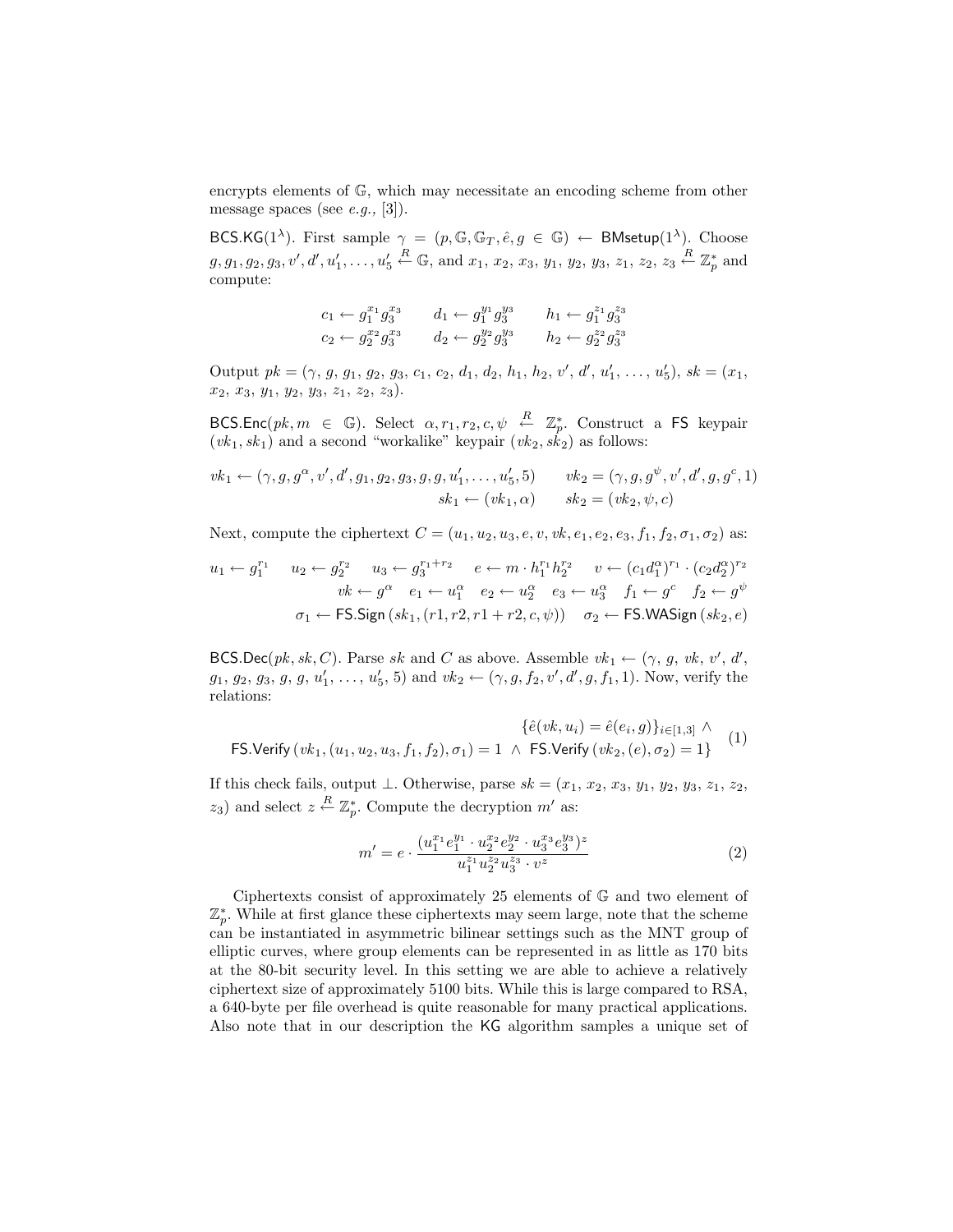bilinear group parameters  $\gamma$  for each key; however, it is perfectly acceptable for many keyholders to share the same group parameters.

The Blind Decryption Protocol. The blind decryption protocol BlindDec with respect to BCS is shown in Figure 1. The protocol requires a multiplicatively homomorphic IND-CPA-secure encryption scheme, which we instantiate using the Linear Encryption scheme  $(LE)$  of Boneh *et al.* [7].<sup>6</sup>

The protocol employs the homomorphic property of LE to construct a a twoparty implementation of the Dec algorithm, with ZKPoKs used to ensure that both the User and Decryptor's contributions are correctly formed. Note that for security reasons it is critical that the Decryptor re-randomize the ciphertext that it sends back to the User in its portion of the protocol. In the LE scheme this can be accomplished by multiplying a ciphertext with a fresh encryption of the identity element.

SECURITY. Let  $\Pi_{ZK}$  be a zero-knowledge (and, implicitly, witness indistinguishable) proof system secure under the Decision Linear assumption (possibly in the Common Reference String model). In the following theorems we will show that if the Decision Linear and Flexible Diffie-Hellman assumptions hold in G then BCS = (KG, Enc, Dec, BlindDec) implemented with  $\Pi_{ZK}$  is a secure blind decryption scheme in the sense of Definition 5. To accomplish this we must show that: (1) the algorithms (KG, Enc, Dec) comprise an IND-CCA2-secure encryption scheme, (2) the BlindDec protocol is leak-free, and (3) BlindDec achieves ciphertext blindness.

Theorem 1. If the Decision Linear and Flexible Diffie-Hellman assumptions hold in G, then (BCS.KG, BCS.Enc, BCS.Dec) comprise an IND-CCA2-secure public-key encryption scheme secure in the standard model.

Due to space concerns, we must leave a full proof of Theorem 1 to the full version of this work [27]. Here we will sketch the intuition behind the proof, which employs techniques from the Cramer-Shoup variant proposed by Shacham [48]. As in that scheme, our simulator knows the scheme's secret key, and can use it to answer decryption queries. The exceptions to this rule are certain queries related to the challenge ciphertext. Specifically, we must be careful with queries that are (a) "malformed", *i.e.*, the queried value  $v \neq u_1^{x_1}e_1^{y_1} \cdot u_2^{x_2}e_2^{y_2} \cdot u_3^{x_3}e_3^{y_3}$ , or that  $(b)$  embed the value  $vk^*$  from the challenge ciphertext.

Note that equation (2) of the Dec algorithm ensures that malformed ciphertexts decrypt to a random element of G, so the first case is easily dealt with in our simulation. The adversary cannot maul the ciphertext due to the presence of the checksum  $v$ . Thus it remains to consider well-formed ciphertexts with  $vk = vk^*$ . We argue that the challenge ciphertext itself is the only ciphertext that will pass all of our checks.

<sup>&</sup>lt;sup>6</sup> In asymmetric bilinear groups where the Decisional Diffie-Hellman problem is hard, this can easily be replaced with Elgamal encryption, resulting in a significant efficiency improvement.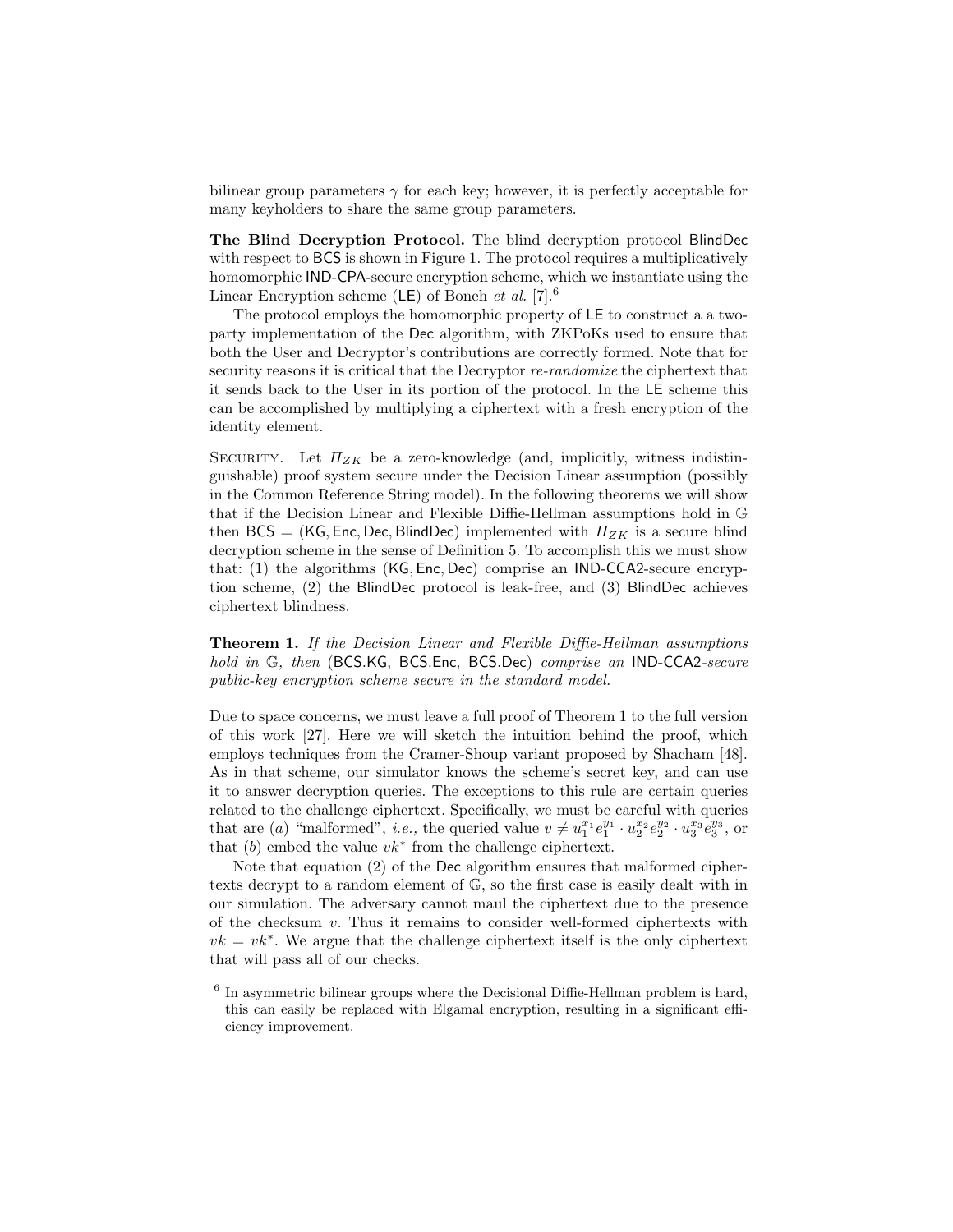$\mathcal{U}(pk, C)$   $\mathcal{D}(pk, sk)$ 1. Parse C as  $(u_1, u_2, u_3, e, v, vk, e_1, e_2, e_3, f_1, f_2, \sigma_1, \sigma_2),$ and parse  $pk = (\gamma, g, g_1, g_2, g_3, c_1, c_2, d_1, d_2, h_1, h_2, v', d', u'_1, ..., u'_5).$ Verify that  $C$  satisfies equation (1) of the Dec algorithm. If not, abort and output ⊥. 2. Generate  $(pk_{\mathcal{U}}, sk_{\mathcal{U}}) \leftarrow \mathsf{LE.KG}(\gamma)$  and select  $\bar{z} \stackrel{R}{\leftarrow} \mathbb{Z}_p^*$ . Compute:  $\mathbf{c}_1 \leftarrow \mathsf{LE}.\mathsf{Enc}(pk_{\mathcal{U}},u_1^{\bar{z}}),\, \mathbf{c}_2 \leftarrow \mathsf{LE}.\mathsf{Enc}(pk_{\mathcal{U}},u_2^{\bar{z}}),\, \mathbf{c}_3 \leftarrow \mathsf{LE}.\mathsf{Enc}(pk_{\mathcal{U}},u_3^{\bar{z}}),$  $\mathbf{c}_4 \leftarrow \mathsf{LE}.\mathsf{Enc}(pk_\mathcal{U},e_1^{\bar{z}}),\, \mathbf{c}_5 \leftarrow \mathsf{LE}.\mathsf{Enc}(pk_\mathcal{U},e_2^{\bar{z}}),\, \mathbf{c}_6 \leftarrow \mathsf{LE}.\mathsf{Enc}(pk_\mathcal{U},e_3^{\bar{z}}),$  $\mathbf{c}_7 \leftarrow \mathsf{LE}.\mathsf{Enc}(pk_{\mathcal{U}}, v^{\bar{z}})$  and set  $vk_1 \leftarrow (\gamma, g, vk, v', d', g_1, g_2, g_3, g, g, u'_1, \dots, u'_5, 5),$  $vk_2 \leftarrow (\gamma, g, f_2, v', d', g, f_1, 1)$ 3. Send  $pk_{\mathcal{U}}, \mathbf{c}_1, \ldots, \mathbf{c}_7$  to  $\mathcal{D}$  and conduct the following PoK with  $\mathcal{D}$ : WIPoK $\{(u_1, u_2, u_3, v, vk, e_1, e_2, e_3, f_1, f_2, \sigma_1, \sigma_2, vk_1, vk_2, \overline{z})$ :  ${\bf c}_1 = \mathsf{LE}.\mathsf{Enc}(pk_{\mathcal{U}},u_1^{\bar z}) \wedge {\bf c}_2 = \mathsf{LE}.\mathsf{Enc}(pk_{\mathcal{U}},u_2^{\bar z}) \wedge {\bf c}_3 = \mathsf{LE}.\mathsf{Enc}(pk_{\mathcal{U}},u_3^{\bar z}) \wedge$  $\mathbf{c}_4 = \mathsf{LE}.\mathsf{Enc}(pk_\mathcal{U},e_1^{\bar{z}}) \wedge \mathbf{c}_5 = \mathsf{LE}.\mathsf{Enc}(pk_\mathcal{U},e_2^{\bar{z}}) \wedge \mathbf{c}_6 = \mathsf{LE}.\mathsf{Enc}(pk_\mathcal{U},e_3^{\bar{z}}) \wedge$ **c**<sub>7</sub> = **LE.Enc**( $pk_{\mathcal{U}}$ ,  $v^{\bar{z}}$ ) ∧  $\hat{e}(vk, u_i) = \hat{e}(e_i, g)$ }<sub>i∈[1,3]</sub> ∧ FS. Verify  $(vk_1,(u_1,u_2,u_3,f_1,f_2),\sigma_1)=1 \wedge FS$ . Verify  $(vk_2,(e),\sigma_2)=1$ } 4. If the proof does not verify, abort. 5. Compute  $\mathbf{c}' = \mathsf{LE}.\mathsf{Enc}(pk_{\mathcal{U}}, 1), \, \bar{z}' \stackrel{R}{\leftarrow} \mathbb{Z}_p^*.$ 6. Using the homomorphic property of LE, compute:  $\mathbf{c}'' \leftarrow \frac{(\mathbf{c}_1^{x_1}\mathbf{c}_4^{y_1}\cdot\mathbf{c}_2^{x_2}\mathbf{c}_3^{y_2}\cdot\mathbf{c}_3^{x_3}\mathbf{c}_6^{y_3})^{\bar{z}'}}{z_1\cdot z_2\cdot z_3\cdot \frac{z}{z'}}$  $\mathbf{c}_1^{\bar z_1} \mathbf{c}_2^{\bar z_2} \mathbf{c}_3^{\bar z_3} \cdot \mathbf{c}_7^{\bar z'}$  $\cdot$  c'. 7. Return  $c''$  and conduct the following proof:  $ZKPoK\{(x_1, x_2, x_3, y_1, y_2, y_3, z_1, z_2, z_3, \overline{z}', \mathbf{c}')$ :  $\mathbf{c}' = \mathsf{LE}.\mathsf{Enc}(pk,1) \wedge \mathsf{Mod}(pk,1)$  $\mathbf{c}'' =$  $({\bf c}_{1}^{x_1}{\bf c}_{4}^{y_1}{\bf \cdot \hspace{-0.2em}} {\bf c}_{2}^{x_2}{\bf c}_{5}^{y_2}{\bf \cdot \hspace{-0.2em}} {\bf c}_{3}^{x_3}{\bf c}_{6}^{y_3})^{\bar z'}$  $\big\{ \frac{c_1^{(1)} \cdot c_2^{(2)} \cdot c_5^{(2)} \cdot c_3^{(3)} \cdot c_6^{(3)})^2}{c_1^{(2)} c_2^{(2)} c_3^{(3)} \cdot c_7^{(2)}} \cdot c' \big\}$ 8. If the proof does not verify, abort and return ⊥. 9. Compute  $m' = e \cdot (LE.Dec(sk, c''))^{1/\bar{z}}$ . Output  $m'$ . Output nothing.

Fig. 1. The Blind Decryption protocol BlindDec( $\mathcal{U}(pk, C), \mathcal{D}(pk, sk)$ )  $\rightarrow (m', \text{nothing})$ . For compactness of notation we represent the homomorphic operation on two LE ciphertexts  $c_1, c_2$  using simple multiplicative notation  $(c_1c_2)$ , and exponentiation by a scalar z as  $c_1^z$ .

Intuitively our simulation accomplishes this by setting  $vk = g^{\alpha^*}$  as the public key of a strongly unforgeable OTS which is secure under the Flexible Diffie-Hellman assumption. In principle we use this key to sign the challenge ciphertext components  $(u_1^*, u_2^*, u_3^*, e^*)$ , which produces all of the remaining components of the ciphertext. When the adversary submits a decryption query with  $vk = vk^*$ we can be assured that the query is identical to the challenge ciphertext, as any other result would require the adversary to forge the OTS.

It remains to separately argue that the signatures  $\sigma_1, \sigma_2$  are unforgeable. This is non-trivial, since the OTS operates on messages of the form  $m_1, \ldots, m_n \in \mathbb{Z}_p^*$ . In a separate simulation we could select the elements  $u_1^*, u_2^*, u_3^*$  such the simulator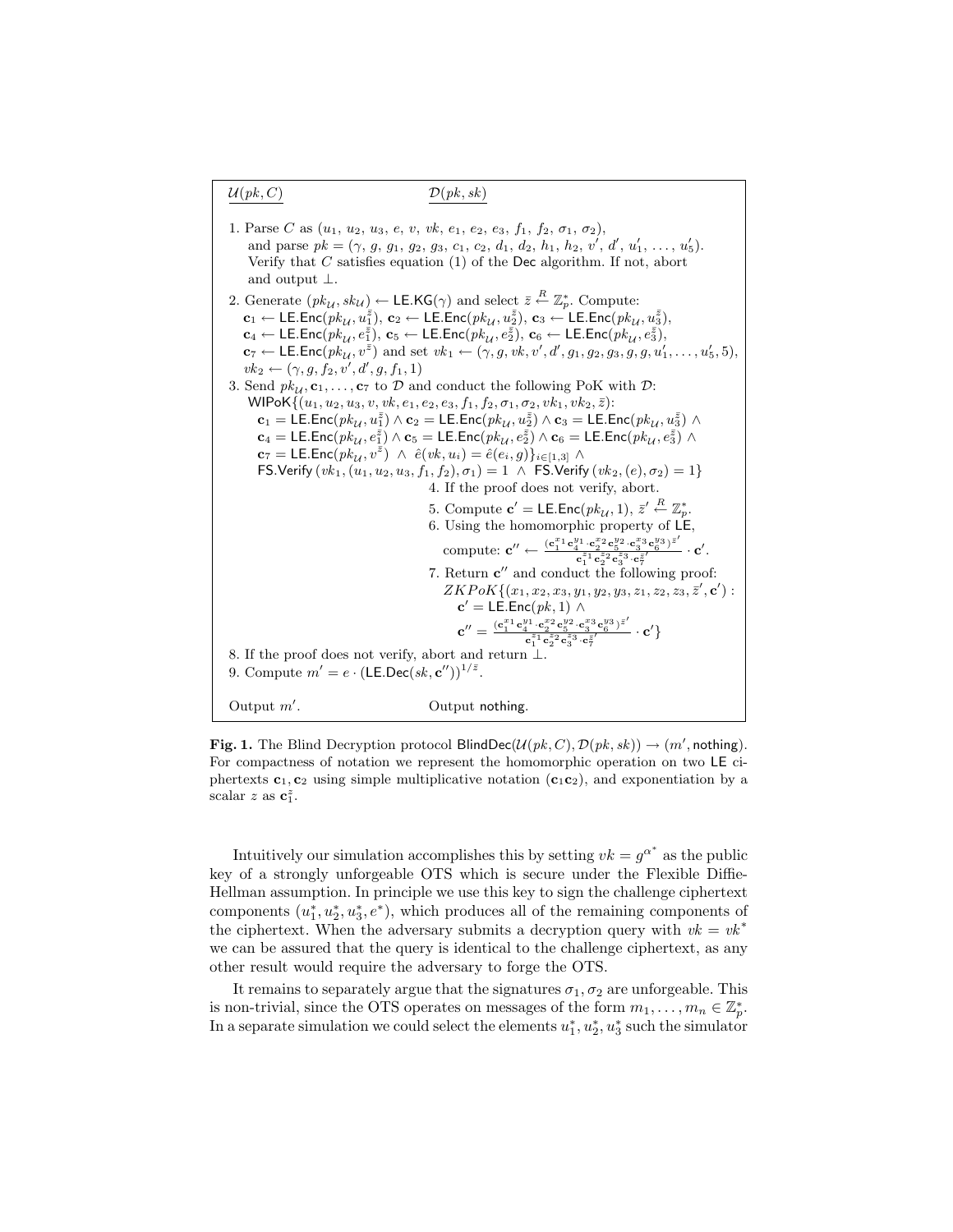knows their discrete logarithm base  $q$ . Unfortunately, even this is not sufficient, since our simulator cannot always know the discrete logarithm of the value  $e^*$ which is based on a message chosen by the adversary. The core intuition of our proof is to give two separate simulations: in one the signing key  $\alpha^*$  is known and we can simulate the signature, producing a correctly-distributed (but not unforgeable) signature over arbitrary group elements. In the second simulation the signing key is unknown: the simulator chooses  $(u_1^*, u_2^*, u_3^*, e^*)$  at random such that it knows the discrete logarithm (base  $g$ ) of each value. Although the resulting ciphertext does not encrypt either  $m_0$  or  $m_1$ , an adversary is unable to detect this condition under the Decision Linear assumption.

**Theorem 2.** If the Decision Linear assumption holds in  $\mathbb{G}$  and  $\Pi_{ZK}$  is secure under the Decision Linear assumption, then the BCS protocol BlindDec is leakfree.

We present a proof sketch of Theorem 2 in the full version of this work [27]. Intuitively this proof is quite simple: we show that for any real-world adversary A we can construct an ideal-world adversary S that, whenever A initiates the BlindDec protocol, operates as follows: (1)  $\mathcal S$  uses the extractor for the PoK system to obtain  $A$ 's requested ciphertext,  $(2)$  queries this result to the trusted decryption oracle, (3) re-blinds and returns the correctly formulated result to the adversary, simulating the necessary ZK proofs. We show that under the Decision Linear assumption no  $p.p.t.$  distinguisher can differentiate the output of S playing the Ideal-World game from the output of  $\mathcal A$  in the Real-World game except with negligible probability.

**Theorem 3.** If the Decision Linear assumption holds in  $\mathbb{G}$  and  $\Pi_{ZK}$  is secure under the Decision Linear assumption, then the BCS protocol BlindDec satisfies the property of Ciphertext Blindness (Blind).

We sketch a proof of Theorem 3 in the full version of this work [27]. Intuitively, we show that an adversarial Decryptor who distinguishes the User's exection of the blind decryption protocol on two distinct (and adversarially-chosen) ciphertexts  $C_0$  and  $C_1$  must imply a distinguisher for the witness indistinguishable proof system, or a CPA adversary against the LE encryption scheme.

#### 4.1 Extensions

Tag-Based Encryption. Tag-Based Encryption (TBE) allows encryptors to apply a tag (label) to each ciphertext. This tag is used during the decryption process. The BCS construction is in fact natively based on a TBE scheme, but this functionality is lost as part of the TBE-to-PKE transform we use. In the full version of this work [27] we show that with some minor extensions it is possible to retain the scheme's full TBE functionality.

Selective-failure blindness. Camenisch et al. [15] propose a stronger definition of blindness (for signature schemes) that they refer to as "selective-failure"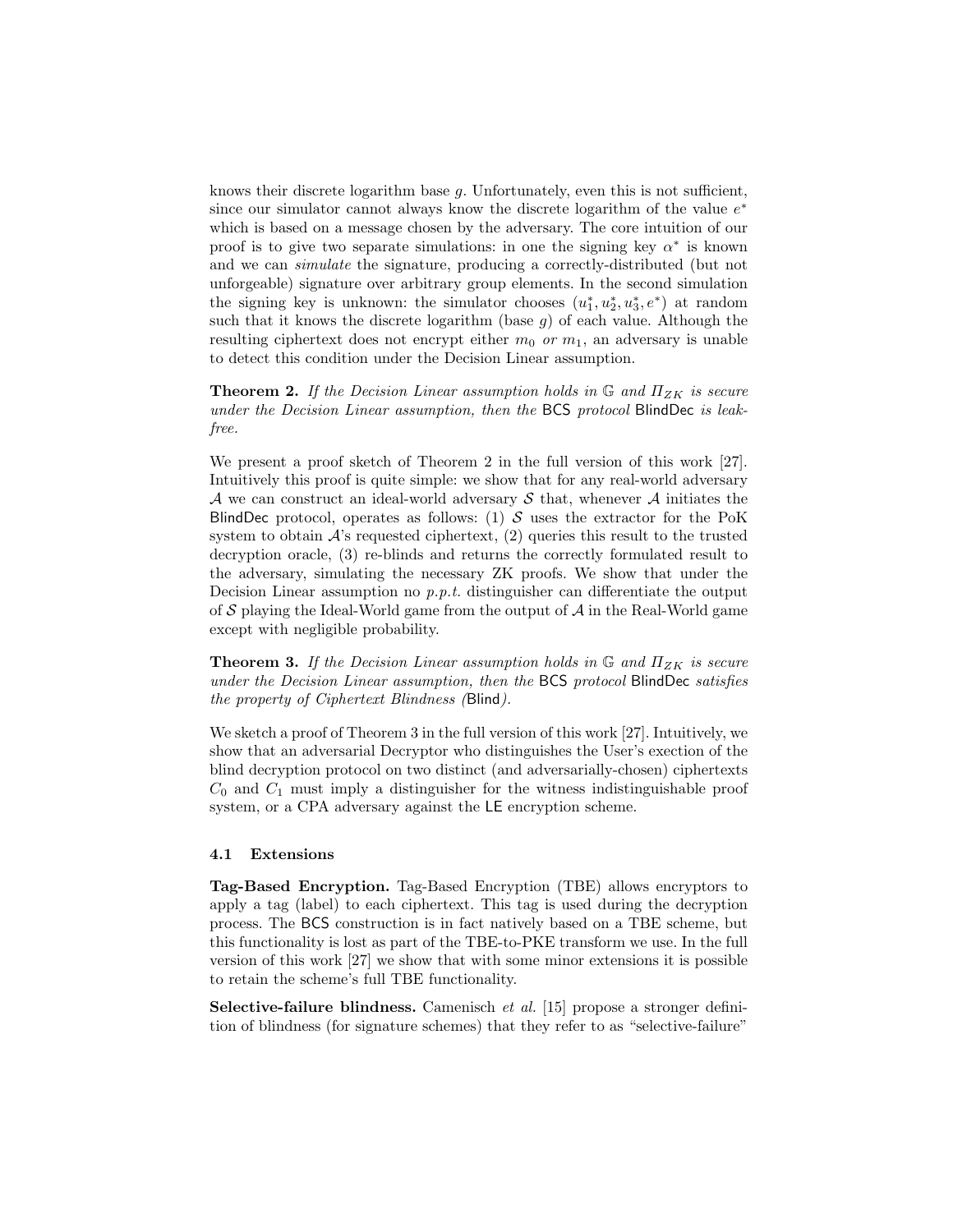blindness. Intuitively, this definition captures the notion that an adversarial Decryptor might attempt to induce failures in the protocol (e.g., by generating malformed ciphertexts) in order to deprive the User of privacy. Unfortunately our protocols do not natively achieve this definition because the Decryptor can create ciphertexts with an improperly formed check value v. Unfortunately, due to the nature of our scheme this check cannot be verified independently by the user. One potential solution to this problem is to add to each ciphertext a noninteractive proof that  $v$  is correctly formed. Such a proof could be constructed using the Fiat-Shamir heuristic in the random oracle model, or using the Groth-Sahai system in the Common Reference String model. Note that this approach would not require any changes to the blind decryption protocol. We elaborate on this approach in the full version of this work [27].

## 5 Applications

Blind decryption has applications to a number of privacy-preserving protocols. Several applications have already been proposed in the literature, e.g., [43, 24]. Below we propose two specific applications motivated by our construction.

Privacy-preserving Distributed Filesystems. Many organizations are responding to the difficulty of securing data in a distributed network, where storage locations can include semi-trusted file servers, desktop computers and mobile devices. An increasingly popular approach is to employ cryptographic access control to restrict and monitor file access in these environments. In this approach  $(e.g., [1])$ , access control is performed by encrypting files at rest; authorized users contact a centralized server in order to decrypt them when necessary.

A concern with this approach is that the server gains a great deal of information regarding users' access patterns. In some cases, knowing which content a user is accessing may by itself leak confidential information. For example, the pattern of file accesses by executives during a corporate merger might have enormous financial value to an investor. While it is desirable to centralize access control, it may also be important to restrict this centralized party from learning which information is being managed. While these goals seems contradictory, Coull et al. [20] and Camenisch et al. [12] recently showed how to construct sophisticated access control mechanisms using anonymous credentials. In these protocols a server provides strong, and even history-dependent access control without ever learning user's access pattern. Our blind decryption protocols are amenable to integration with these access control techniques. In particular, by extending BCS to include encryption tags as in Section 4.1, data can be explicitly categorized and policies can be defined around these categories.

Oblivious Transfer with Public Contribution. In an adaptively-secure kout-of-N Oblivious Transfer protocol  $(\mathsf{OT}_{k\times 1}^N)$  a Receiver obtains up to k items from a Sender's N-item database, without revealing to the Sender which messages were transferred. There has been much recent interest in  $\mathsf{OT}_{k\times 1}^N$  [15, 28, 29, 33, 44, 20, 12], as it is particularly well suited for constructing privacy-preserving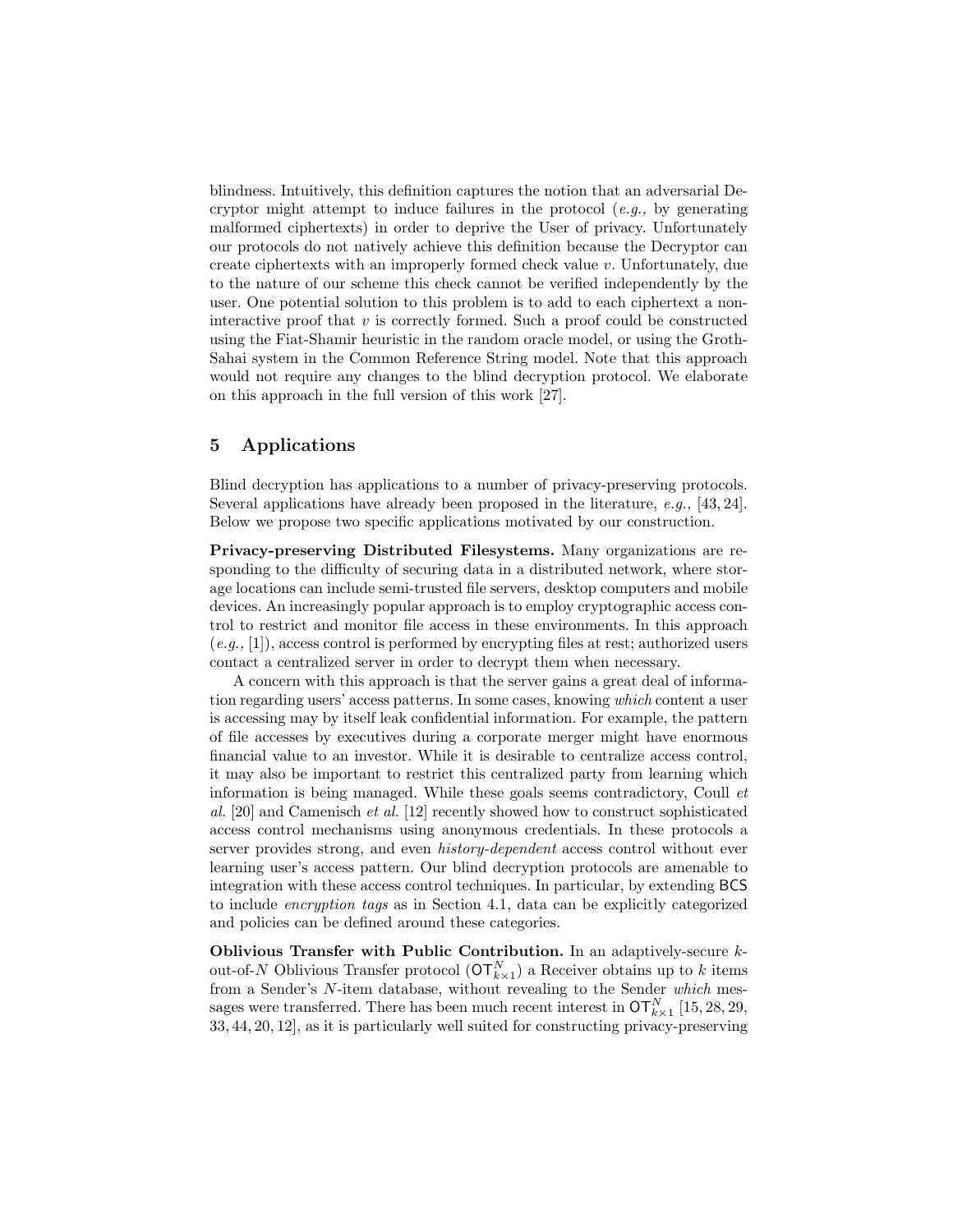databases in which the user's query pattern is cryptographically protected (this is critical in e.g., patent and medical databases).

For practical reasons, there are situations in which it is desirable to distribute the authorship of records, particularly when database updates are performed offline. Unfortunately, existing  $\mathsf{OT}_{k\times 1}^N$  protocols seem fundamentally incapable of supporting message contributions by third parties without the explicit cooperation of the Sender. Our blind decryption constructions admit new  $\mathsf{OT}_{k\times 1}^N$  protocols that support public contribution. Intuitively, contributors simply encrypt their messages using the Enc algorithm under the Sender's public key and send the resulting ciphertexts directly to the Receiver. The Receiver can then obtain up to  $k$  decryptions by running  $\mathsf{BlindDec}$  with the Sender. Proving this intuitive protocol secure under a strong simulation-based definition [15, 28] requires some additional components that are easily achieved using the techniques available to us.

Acknowledgements. The author would like to thank Susan Hohenberger for her helpful comments.

### References

- 1. Eruces Tricryption. http://www.eruces.com/index.php.
- 2. Ben Adida, Susan Hohenberger, and Ronald L. Rivest. Ad-hoc group signatures from hijacked keypairs. In DIMACS Workshop on Theft in E-Commerce (preliminary version), April 2005.
- 3. Giuseppe Ateniese, Jan Camenisch, and Breno de Medeiros. Untraceable RFID tags via insubvertible encryption. In CCS '05, pages 92–101. ACM Press, 2005.
- 4. Mira Belenkiy, Melissa Chase, Markulf Kolweiss, and Anna Lysyanskaya. Noninteractive anonymous credentials. In TCC '08, volume 4948 of LNCS, pages 356–374, 2008.
- 5. Mihir Bellare and Philip Rogaway. Optimal asymmetric encryption padding how to encrypt with rsa. In EUROCRYPT '94, pages 92-111, 1994.
- 6. Dan Boneh and Xavier Boyen. Efficient selective-ID secure Identity-Based Encryption without random oracles. In EUROCRYPT '04, volume 3027 of LNCS, pages 223–238, 2004.
- 7. Dan Boneh, Xavier Boyen, and Hovav Shacham. Short group signatures. In CRYPTO '04, volume 3152 of LNCS, pages 45–55, 2004.
- 8. Dan Boneh and Jonathan Katz. Improved efficiency for cca-secure cryptosystems built using identity based encryption. In CT-RSA '05, volume 3376 of LNCS. Springer, 2005.
- 9. Dan Boneh, Amit Sahai, and Brent Waters. Fully collusion resistant traitor tracing with short ciphertexts and private keys. In EUROCRYPT '06, volume 4004 of LNCS, pages 573–592, 2006.
- 10. Xavier Boyen, Qixiang Mei, and Brent Waters. Direct chosen ciphertext security from identity-based techniques. In CCS '05, pages 320–329. ACM Press, 2005.
- 11. Gilles Brassard, Claude Crépeau, and Jean-Marc Robert. All-or-nothing disclosure of secrets. In CRYPTO '86, volume 263 of LNCS, pages 234–238, 1986.
- 12. Jan Camenisch, Maria Dubovitskaya, and Gregory Neven. Oblivious transfer with access control. In CCS '09, pages 131–140, New York, NY, USA, 2009. ACM.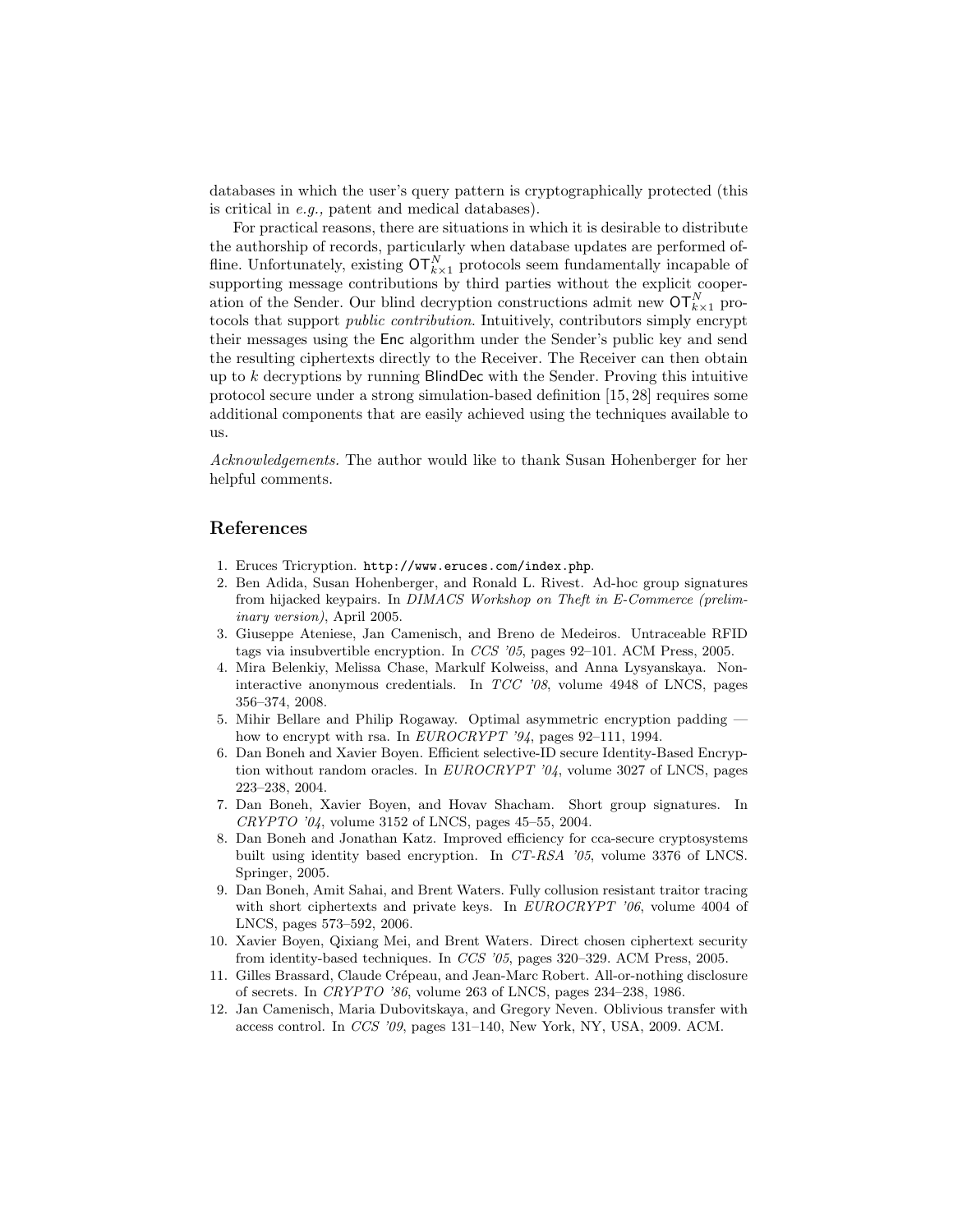- 13. Jan Camenisch and Anna Lysyanskaya. Signature schemes and anonymous credentials from bilinear maps. In CRYPTO '04, volume 3152 of LNCS, pages 56–72. Springer, 2004.
- 14. Jan Camenisch and Markus Michels. Proving in zero-knowledge that a number  $n$ is the product of two safe primes. In EUROCRYPT '99, volume 1592 of LNCS, pages 107–122, 1999.
- 15. Jan Camenisch, Gregory Neven, and abhi shelat. Simulatable adaptive oblivious transfer. In EUROCRYPT '07, volume 4515 of LNCS, pages 573–590, 2007.
- 16. Jan Camenisch and M. Stadler. Efficient group signature schemes for large groups. In CRYPTO '97, volume 1296 of LNCS, pages 410–424, 1997.
- 17. Jan Leonhard Camenisch. Group Signature Schemes and Payment Systems Based on the Discrete Logarithm Problem. PhD thesis, ETH Zürich, 1998.
- 18. Ran Canetti, Shai Halevi, and Jonathan Katz. A forward-secure public-key encryption scheme. In EUROCRYPT '03, volume 3027 of LNCS, pages 255–271, 2003.
- 19. David Chaum. Blind signatures for untraceable payments. In CRYPTO '82, pages 199–203. Plenum Press, 1982.
- 20. Scott Coull, Matthew Green, and Susan Hohenberger. Controlling access to an oblivious database using stateful anonymous credentials. In PKC '09, volume 5443 of LNCS, pages 501–520, 2009.
- 21. Ronald Cramer, Ivan Damgård, and Berry Schoenmakers. Proofs of partial knowledge and simplified design of witness hiding protocols. In CRYPTO '94, volume 839 of LNCS, pages 174–187, 1994.
- 22. Ronald Cramer and Victor Shoup. A practical public key cryptosystem provably secure against adaptive chosen ciphertext attack. In CRYPTO '98, pages 13–25, London, UK, 1998. Springer.
- 23. Ivan Damgård, Masahiro Mambo, and Eiji Okamoto. Further study on the transformability of digital signatures and the blind decryption. In SCIS '97-33B, 1997.
- 24. Yevgeniy Dodis, Shai Halevi, and Tal Rabin. A cryptographic solution to a game theoretic problem. In CRYPTO '00, volume 1880 of LNCS, pages 112–130. Springer, 2000.
- 25. Eiichiro Fujisaki and Tatsuaki Okamoto. Secure integration of asymmetric and symmetric encryption schemes. In CRYPTO '99, volume 1666 of LNCS, pages 537–554. Springer, 1999.
- 26. Oded Goldreich, Silvio Micali, and Avi Wigderson. How to play any mental game or a completeness theorem for protocols with honest majority. In STOC '87, pages 218–229, 1987.
- 27. Matthew Green. Secure blind decryption (full version). Available from http://eprint.iacr.org and http://spar.isi.jhu.edu/~mgreen/ SecureBlindDecryption.pdf, December 2010.
- 28. Matthew Green and Susan Hohenberger. Blind identity-based encryption and simulatable oblivious transfer. In ASIACRYPT '07, volume 4833 of LNCS, pages 265–282, 2007.
- 29. Matthew Green and Susan Hohenberger. Universally composable adaptive oblivious transfer. In Josef Pieprzyk, editor, ASIACRYPT '08, volume 5350 of LNCS, pages 179–197. Springer, 2008.
- 30. Matthew Green and Susan Hohenberger. Practical adaptive oblivious transfer from a simple assumption. In  $TCC'$  '11 (To appear). Springer, 2011. Available at http://eprint.iacr.org/2010/109.